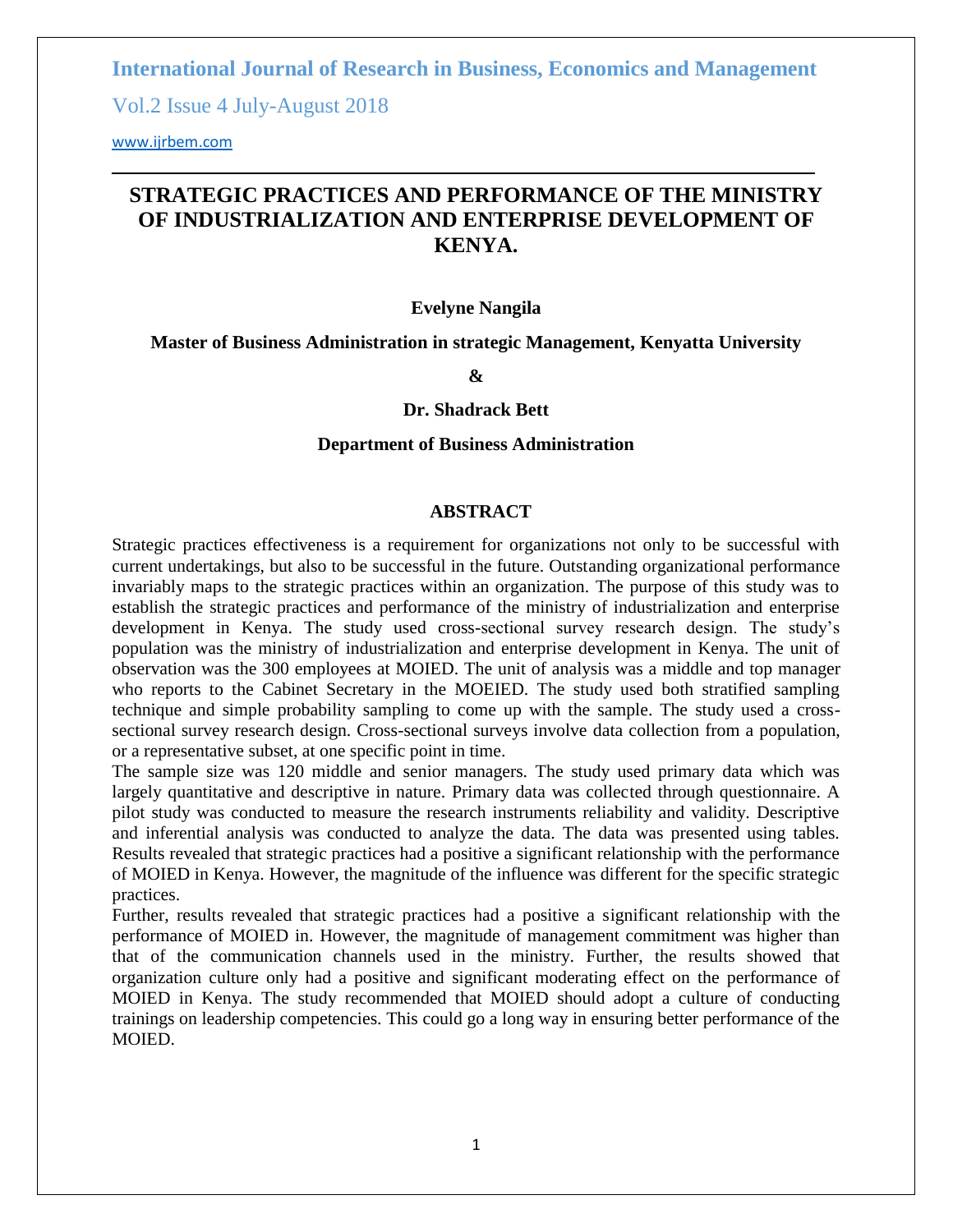## **INTRODUCTION**

#### 1.1. Background of the Study

This chapter examined the strategic practices in the ministry of industry and enterprise development. Firstly, a brief introduction and background of the concept of strategic and the ministry of industry and enterprise development shall be given. The reader was introduced to the statement of the problem and objectives of the study, statement of the problem, research questions, significance of the study and scope of the study, considering the strategic practices and performance, effects as well as characteristics of best practices of successful strategic practices and performance. Subsequently it will report contribution of the study and structure of the thesis.

Before strategic can be implemented, it has to be formulated. According to Sterling (2003) the inconvenience isn't with itemizing of a strategy; the inconvenience goes with execution. It is routinely thought to be a troublesome endeavor for any organization to detail a solid strategy practices, yet executing that preparation all through the affiliation is considerably more troublesome.

However, the significance of strategic implementation in organizations' prosperity and their accomplishing objectives, most of them neglect to execute those methodologies productively (Sterling, 2003). It is important to note that even the well-crafted strategic practices are useless if they are not implemented.

Universally, the public sector has grasped the vital change strategies in connection to the organizational structures, in their everyday administrations because of flow in the public service sector. All organizations are unique and the connection between any organization and its condition is the methodology it implements. For organizations to stay focused in the dynamic, mind boggling and capricious condition, strategic implementation is vital. Organizations change consistently in light of the fact that they are open frameworks in steady communication within the industry.

Organizations utilize strategic to decide objectives and targets to recognize vital approaches and allotment of resources important to accomplish the set objectives. According to Pearce and Robinson (2000), with the end goal for associations to accomplish their objectives and destinations, it is essential for them to acclimate to their condition through strategic practices. As of now the London's public sector is viewed as the best on the planet as far as key practices usage. As an organization, they endeavor to remain the best specialist organization on the planet and organization with a demonstrated history. They know they have the qualities and they have constructed a model to be emulated, for best administrations.

Regionally, the South African public sector is seen as an organization that has executed strategic practices effectively. The South African government has mixed the standards of New Public Management (NPM) in the change and re-development of strategic change management practices in broad public organizations, for example, the police service. Andrews (2014) affirms that the performance of South African Public Service is aligned with the principles in the NPM.

As an organization, the South African public sector then had to transform its strategic practices to affect forecast and activate rather merely respond to environmental forces (Legget, 2009). The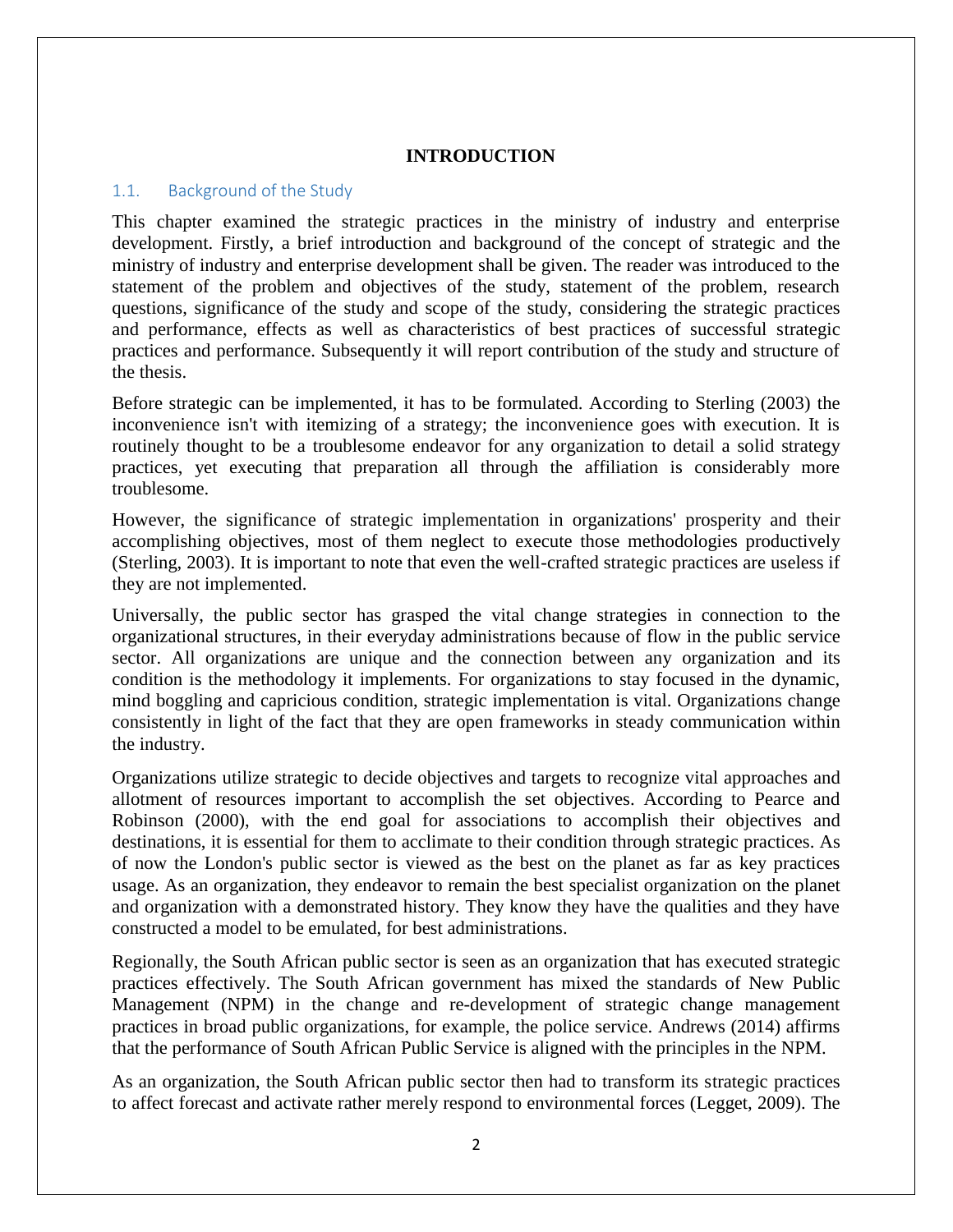strategic practices give such an instrument for accomplishing the organizations outcomes inside a dynamic domain without a strategic. An effective strategic practice and the similarly successful performance of the strategic are most solid indications of a good management (Haines, 2000).

Porter (2010) provided a framework that models an industry as being influenced by five forces; new entrants, threats of substitutes, bargaining power of buyer, bargaining power of supplier, and rivalry among the existing firms. Porter's competitive strategic concept forms the basis for much of modern business strategic.

Locally, MOIED, mandated to promote Industrialization and Enterprise Development through:

- i) Industrialization and Cooperative Policy formulation and performance;
- ii) Performance of the Industrial Property Rights regime;
- iii) Private Sector Development Policy and Strategic;
- iv) Quality Control including Industrial Standards development;
- v) Co-operative Savings, Credit and other Financial Services Policy and regulation; and
- vi) Development of Micro, Small and Medium Enterprises and Buy Kenya policy.

This study is founded on two theories; Resource based theory (RBT) and competitive advantage theory. Proponents of RBT contend that it isn't nature however the resources of the organization, that frame the establishment of the organizations' technique. The resource based view show and the industrial based model are utilized by organizations to produce the key sources of information expected to effectively detail and execute procedures and to keep up strategic adaptability (Hitt, Ireland and Hoskisson, 2005). Hitt *et al* (2005) supported this argument by stating that an organization"s unique resources and capabilities provide the basis for a strategic.

It is obvious that the biggest challenge for organizations today is not formulation but rather strategic performance (Blahova *et al*., 2011). The purpose of this research is to examine strategic practices performance of the ministry in Kenya and by identifying them, to achieve an intended pattern that can increase the success of performance and achieving strategic goals which have been already formulated in strategic planning. The study will focus on the Ministry of Industrialization and Enterprise Development.

## 1.1.1. Concept of Strategic

Back in 17th century, the British and Dutch east India trading ocean and Indonesia (Witzel, 2004). This war kept going right around a century, notwithstanding when Britain and the Netherlands found a sense of contentment. It is trusted this was being connected to business. Among the prominent influencers of techniques influenced by military science incorporate; the craft of war, the achievement of Fredrick the Incomparable and a Chinese classic great by Sub Tzu in the 4th Century BC.

In the 1960s, strategic practice was an extremely well known idea in the corporate world, and it concentrated more on budgeting. In the 1970s, strategic practices turned out to be much more well-known and helped organizations to react better to business sectors and rivalries by surveying their choices and using resources accessible to them. After 10 years saw a response against strategic practices and a move towards strategic implementation where rather than just putting the accentuation on practices, and where resources were to give competitive advantage. In 1990s, the accentuation had moved to hunting down new standards on strategic practices.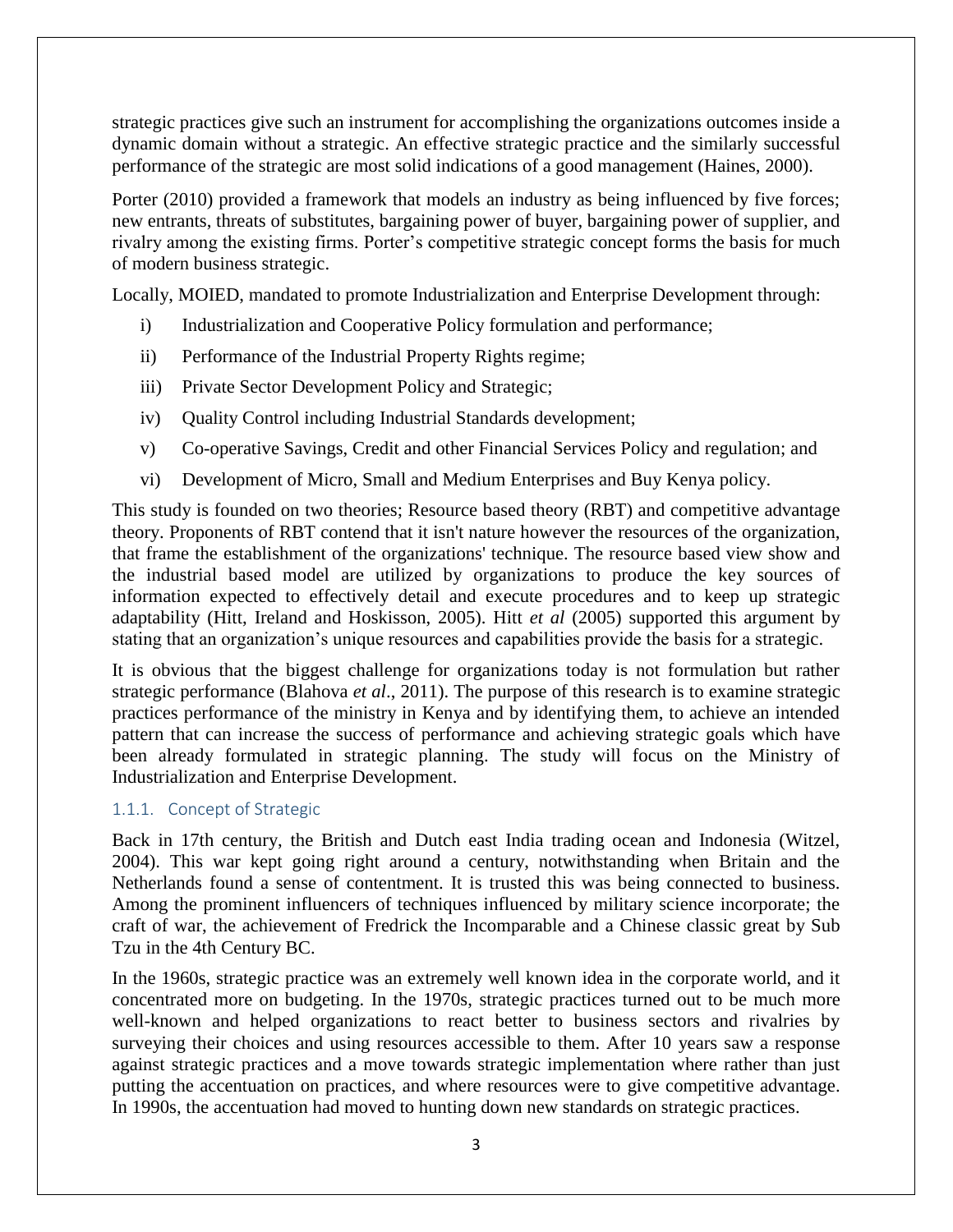As indicated by Arthur, Strickland and Bet. (2007), an organization's vital practice includes the engaged moves and business approaches that boss are using to build up the business, pull in and please customers, battle viably, lead activities and achieve the concentrated on levels of affiliation execution.

Strategic management is the procedure whereby all the legitimate limits and resources are joined and created to realize arranged frameworks which are agreed with condition, in order to achieve the long haul focuses of the association and consequently get a high ground through including a motivator for the accomplices (Ehlers and Lazenby, 2007). The most essential term here is 'upper hand'. What improves one firm than another? For what reason do a few organizations beat their adversaries with less assets, capital and even master representatives? The appropriate response lies in upper hand. Upper hand is the edge that an organization has over others. To have the capacity to accomplish such an upper hand, an organization needs to address the issue of partners, which implies including esteem. Including quality can be characterized as adding certain attributes to the item or management that contender and client (or different partners) can't do themselves.

Consequently, so as to accomplish upper hand, esteem ought to be included and this is finished by the procedure of key practices. In help of the idea of including esteem Ehlers *et al* (2007), characterize key administration as, the procedure which associations figure out what esteem is required and how to include that esteem. It implies guaranteeing that association can adapt viably to horde of requests set on them from inside and without. Chandler's meaning of vital administration was utilized to speak to the linear model.

## 1.1.2. The Ministry of Industrialization and Enterprise Development

The Ministry of Industrialization and Enterprise Development (MOIED) is mandated to propel Industrialization and Undertaking Advancement through: Industrialization and Helpful Approach itemizing and execution; Execution of the Modern Property Rights organization; Private Sector Advancement Strategy and Key; Quality Control including Mechanical Principles change; Cospecialist Investment funds, Credit and other Budgetary Administrations Arrangement and bearing; and Development of Micro, Small and Medium Enterprises and Buy Kenya arrangement.

The service has created vital, far reaching and incorporated projects to manage Kenya on its adventure to industrialization. The projects are guided by Kenya Vision 2030, the nation's financial improvement outline that means to change Kenya into a recently industrializing, "center wage nation giving a top notch life to every one of its residents by the year 2030". The target of the Economic Pillar of Vision 2030 is to make a vigorous, differentiated and aggressive assembling part in three ways: boosting neighborhood generation, growing to the provincial market and exploiting worldwide market specialties.

In the course of recent years, Kenya's assembling base has stayed static at 11% of the nation's GDP, and its mechanical fares have diminished in supreme terms. Expanding this base is basic to work creation and monetary development and in addition local and remote speculation. We have recognized open doors that will dramatically increase the measure of current formal assembling part occupations to roughly seven hundred thousand and add USD 2 to 3 billion to our GDP.

To understand these open doors, the need to conquer six difficulties: framework and land accessibility, abilities and capacities in need parts, nature of sources of info, cost of operation,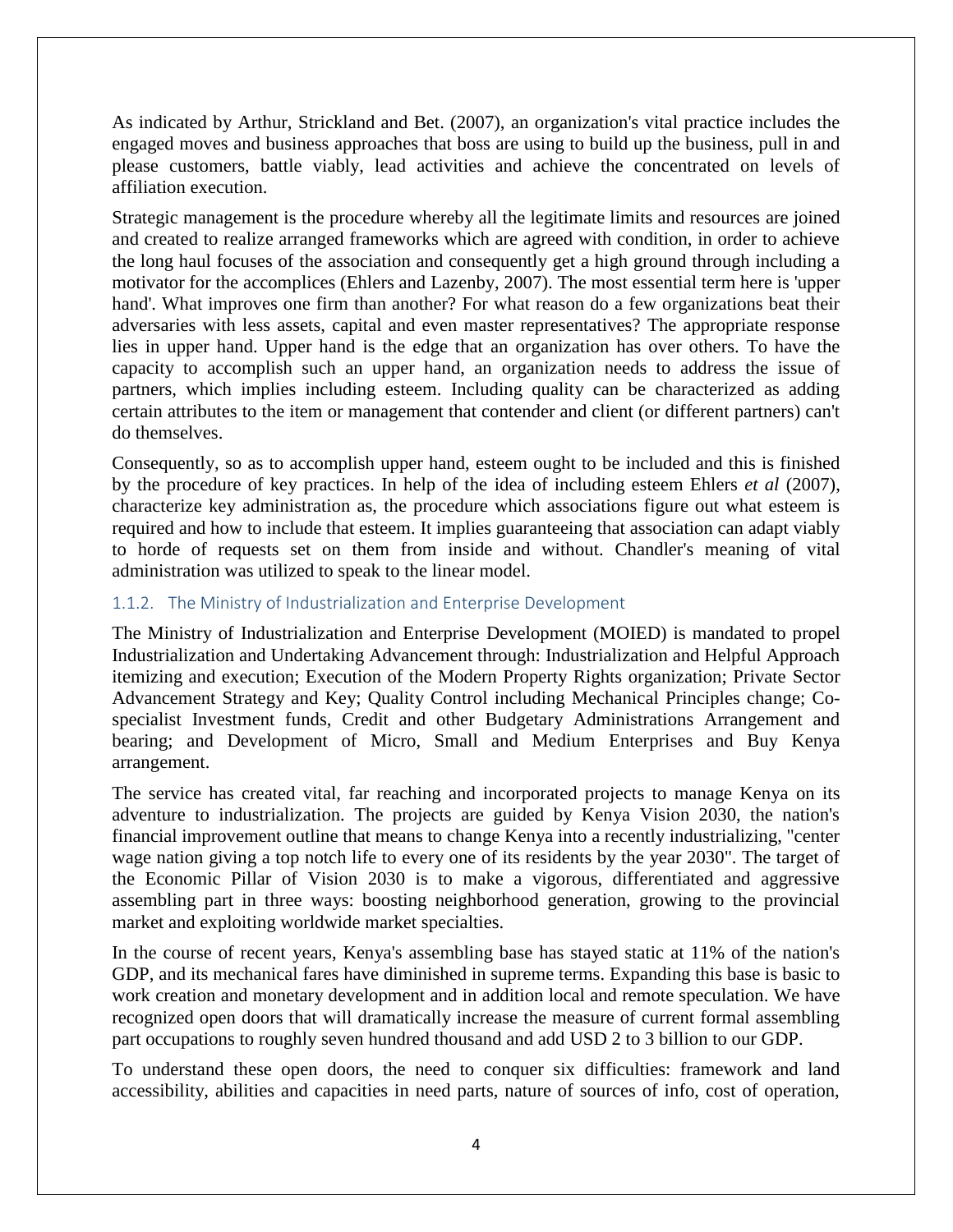access to business sectors and financial specialist cordial strategies. We have built up a fivedirect system toward catch these open doors throughout the following ten years.

Their Vision is to make Kenya Globally competitive and sustainable industrial, enterprise and cooperative sector and Mission is to create an enabling environment for a globally competitive, sustainable Industrial, enterprise and Co-operative sector through appropriate policy, legal and regulatory framework. In order to reactivate the rapid and sustainable growth of the industrial and enterprise sector in Kenya, the following guiding principles adapted from the National Industrialization Policy (NIP) was embraced

Enhancing productivity and competitiveness: The policy emphasizes increased productivity and competitiveness as one of the key guiding principles for expanding and maintaining the domestic and export markets in a liberalized environment. Market access: The Plan takes cognizance of the need to regional and global markets for Kenya's manufactured. High value addition and diversification: The Plan seeks to take advantage of the existing natural and human resource endowment to open up avenues value addition, creation of wealth, and employment generation It focus on promotion of processing of primary products. Equitable development:

The Plan lays a structure for fair scattering of businesses all through the nation keeping in mind the end goal to quicken the pace of advancement in all territories. Innovation and development: The Plan presents methodologies for starting advancement and mechanical headway for boosting profitability and aggressiveness of the modern part. Reasonable exchange hones: The Plan looks to establish a framework for building up the vital foundation or upholding Intellectual Property Rights to make a level playing stage for reasonable rivalry by guarding against property rights encroachment counteracting dumping of fakes and substandard and second hand products. Development and graduation of MSMIs: The Plan grasps the guideline of advancing the development and graduation of MSMIs into huge enterprises that will shape the bedrock of industrialization. Business Creation: This Plan targets quality and supportable work creation. Natural Sustainability: The Plan perceives the need to advance practical modern improvement that maintains ecological insurance, administration and productive asset use. Consistence with the Kenya's Current Constitution: The Plan advocates for strategic, lawful, and administrative changes to upgrade consistence with the arrangements of the Constitution and considers the established arrangements for a regressed structure of government and the specific call to energize territorial dispersal of enterprises as a reason for value and strengthening the country over. Instruction and human asset improvement: The strategic perceives that industrialization can just happen when there is a solid and all around prepared workforce from all levels of preparing.

## 1.1.3. Strategic Practices and Performance

Strategic implementation includes arranging, resourcing and utilizing strategic practices. Implementation process is a preferably more mind boggling than either investigation or choice stage. Effective procedure execution depends upon the data got in the methodology examination arrange. It is imperative that associations know about their interior qualities and shortcomings and their outside circumstances and dangers.

Consequently, it can be contended that whether a system rehearse is effective or unsuccessful depends independently on its implementation and their collaboration. To be specific, strategic implementation isn't just identified with how well the strategic practice is defined yet in addition how well they are actualized. In reality, unless effectively connected, even the methodology carefully outlined and accurately anticipated is practically valueless. While technique definition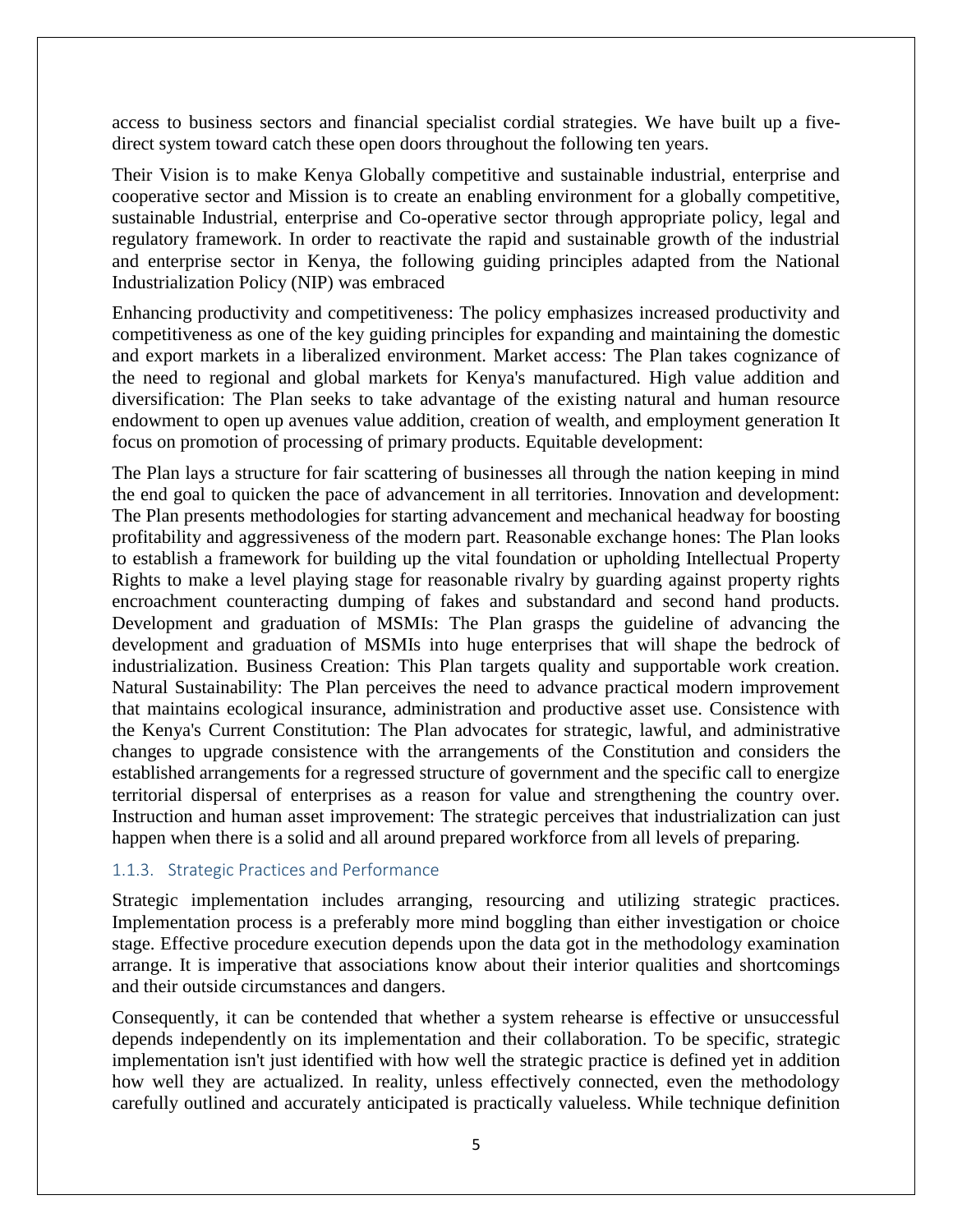and application are works firmly associated with each other, execution of the methodology is the most intricate and tedious piece of strategic management.

Strategic practices and implementation covers practically every part of the administration and it should be begun from a wide range of focuses inside the association (Shah, 2005). Compelling execution calls for exceptional, innovative abilities including administration, accuracy, and scrupulousness, separating intricacy into edible errands and exercises and conveying in clear and compact courses all through the association and to every one of its partners (Cocks 2010). Though it is just fine to think of a splendidly figured procedure, it is very another to actualize it. Barely any associations actualize a vital arrangement sans preparation.

Execution includes reconfiguration of the association's asset base, bringing the association's way of life and structure into such a position, to the point that encourages an effective result. It is essential to comprehend the way that a procedure being attempted does not imply that the association's condition isn't evolving (Campbell *et al*. 2002). He goes further and says that there may have been a few changes in nature since the past vital investigation was attempted. Some of these progressions may imply that the system being executed is never again proper.

At each phase of execution, the business needs to persistently re-assess its condition. Execution arrange is where we see a move in obligation, from the key level down to divisional or practical supervisors. This exchange of duty from few to many at times goes about as a boundary and without a doubt a test to methodology practices and execution.

## 1.2. Statement of the Problem

Problems with performance continue unabated (AL-Ghamdhi 2005). Though the reason for the failure of strategies is viewed to be strategic practices and performance process in the strategic management literature, this issue has attracted less attention than the issue of strategic formulation in research.

Locally these studies include those done by; Nyika (2007), Magambo, (2012), Okinda (2008), Wambugu (2006) among others. Although Okinda (2008) carried out a study on strategic implementation in Kenya, he sought to explore the extent to which organizations in Kenya have adopted strategic planning practices and to establish the challenges they face in pursuit of their strategic planning practices. The emphasis was on strategic planning practices. In the International context, AL-Ghamdi (2005), Koseoglu et al, (2009), Nadar *et al*, (2011), Okumu (2003) among others. The literature indicates that several studies have been conducted in various industries to identify the challenges of strategic practices and performance. However, none have been conducted with focus on the ministry in Kenya. This is especially important given the unique role the ministry plays.

There still exists a gap as far as strategic implementation in the ministry in Kenya is concerned. In an attempt to bridge the gap, this research will focus on determining the challenges of strategic practices and performance in ministry of industrialization and enterprise development in Kenyan context.

## 1.3. Objective of the Study

The main aim of this study is to investigate the strategic practices and performance in the ministry of Industrialization and Enterprise Development.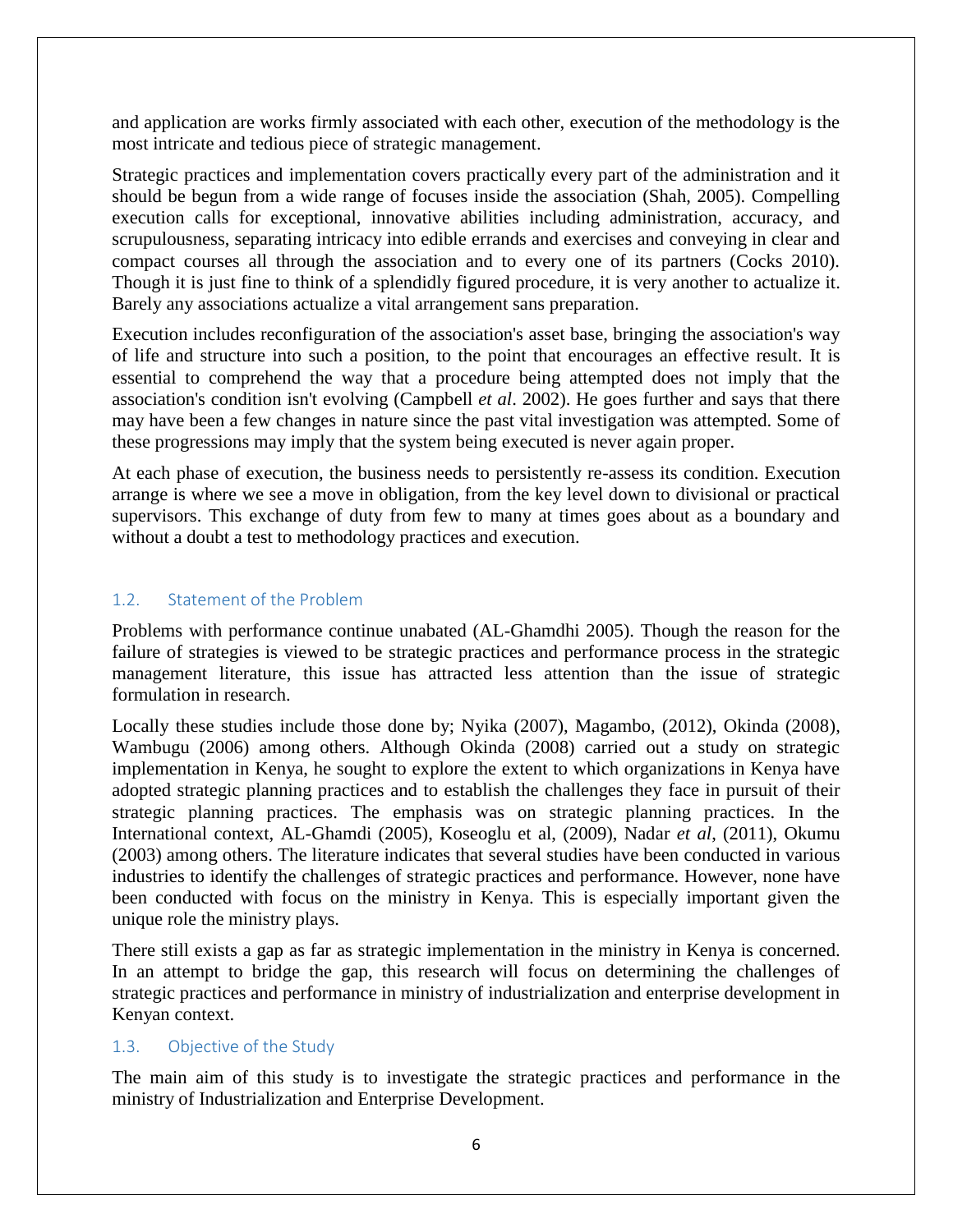## 1.3.1. Specific Objectives

- i. To determine the effect of Management commitment and performance of the MOIED of Kenya.
- ii. To assess the influence of communication channels and performance of the MOIED of Kenya.
- iii. To evaluate the role of activity coordination and performance of the MOIED of Kenya.
- iv. To examine the effect of organization culture and performance of the MOIED of Kenya.

## 1.4. Research Questions

- i. To what extent does Management commitment affect performance of the MOIED?
- ii. How does a communication channel influence performance of the MOIED?
- iii. What are the roles of activity coordination on performance of the MOIED?
- iv. To what extent does organization culture affect performance of the MOIED?

## 1.5. Significance of the Study

Strategic practices are an important function in any organization as it involves motivating, inspiring and influencing others towards a common organization goal. Each strategic practice impacts organizational performance differently necessitating this study on how strategic practices have influenced performance of MOIED. Developing good strategic practices in MOIED has a positive effect on private corporations; a reverse-mentoring process can occur where companies take the lead and mentor the public sector. Thus, the study would be beneficial to the following groups of persons due to its informational value.

Strategic practices affect the development, functioning and management of organizations thus improving the performance of these organizations. In Kenya, due to poor strategic practices, parastatals like Pan Paper Mills and Kenya Meat Commission are at the verge of collapsing after incurring heavy losses and debts. Others like Kenya National Assurance Company are under receivership while others such as Uchumi Supermarket and Kenya Creameries Co-operative were privatized after collapsing. The findings and recommendations of the study would be an eye opener to these corporations and provide them with the opportunity of improving its strategic practices.

Strengthening strategic practices at corporation level might be a viable option for Kenya as a country which is faced by major strategic practices challenges characterized by corruption and misallocation of resources. Better performing public sector owing to good practices would contribute to improved economic performance which will be beneficial to the entire country. Besides, better performance would lead to better, efficient and effective service delivery to the citizens and advantageous as such since MOIED providing utility services do not receive competition from the private sector.

Additionally, bilateral and multilateral donor organizations and creditors wish to know practices of MOIED so as to make informed decisions on whether to finance them or not. This study will highlight the practices in the MOIED and provide suggestions for remedy. The donors and the government will, therefore, realize value for every shilling they spend in accountable, transparent and properly led corporations. This will further have a trickle-down effect on the economy.

Lastly, given the limited knowledge in the same field, the findings of this study may also be used as a source of reference for other researchers. Similarly, this study will be of great significance to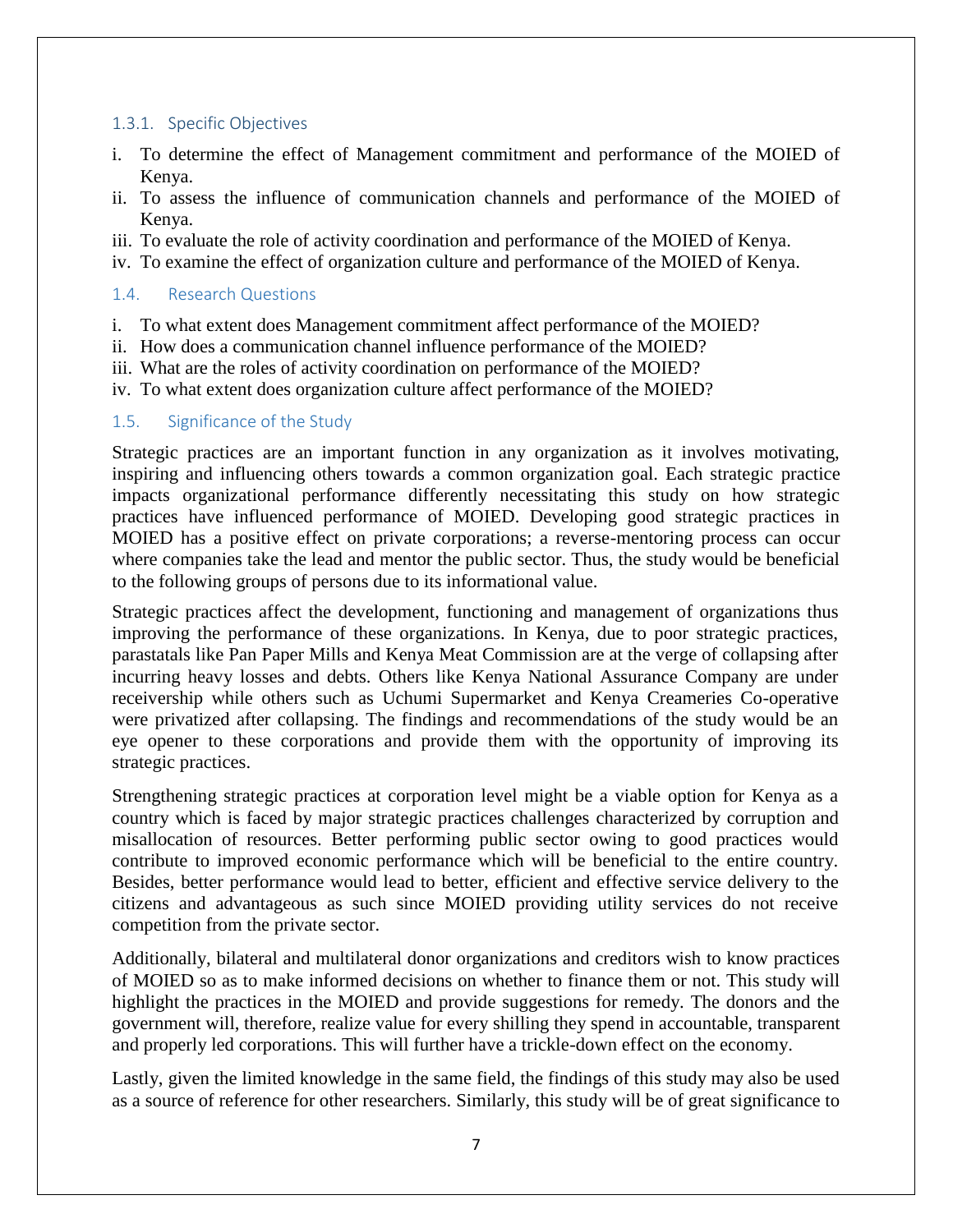the academicians and strategic consultants as they seek to increase their knowledge on the effect of strategic practices on the performance of MOIED in Kenya.

## 1.6. Scope of the Study

The study targeted all the departments of the ministry of industrialization and enterprise development in Kenya. The study targeted middle and senior level managers in the ministry who are all based in headquarters and satellite offices within Nairobi.

## 1.7. Limitations of the Study

A number of limitations were faced during the study. There was difficulty in gaining access to the sampled respondents who work in the MOIED. Additionally, the conservative nature of some employees regarding information disclosure rendered data collection difficult. To delimit this limitation, the researcher reached the prospective respondents and asked for permission from MOIED management so as to get introduction letter and requisite permission for collecting data.

There was difficulty in gauging the objectivity of the respondents in responding to the research instruments especially owing to the information sought by the study. This limitation was overcome by obtaining official consent to carry out this study among the selected MOIED and assuring the respondents that confidentiality would be maintained and the information used for academic purposes only.

The limitations of the study is included in the methodology; that is, the method that established internal and external validity of findings. This includes: the error drawing descriptive or inferential conclusions from sample data about a larger group. Data drawn from a truly representative sample allowed the study to make generalizations assuming the sample is large enough and randomly selected. To overcome this limitation, the study used 70% of the population in calculating the sample size which was large enough to ensure normal distribution.

## 1.8. Organization of the study.

Chapter one provided the research background, research objectives, significance of the study, scope, and the limitations encountered in the course of the study. Chapter two presented literature review on the theories on strategic implementation and its challenges and a conceptual framework. Chapter three dealt with the research methodology employed in the study; the study findings and their interpretation was presented in chapter four; while chapter five have conclusions of the study and the policy implications.

## LITERATURE REVIEW

## 2.1. Introduction

This chapter presents a review of the related literature on strategic performance presented by various researchers, scholars, analysts and authors. The specific areas covered here are theoretical review, empirical review in relation to strategic practices and performance, the conceptual framework and finally the measures to improve the strategic performance.

## 2.2. Theoretical Literature Review

This study applies the asset construct hypothesis in light of HR and dissects its impact on system practices and execution. The resource based hypothesis (Wernerfelt, 2004 and Barney, 2003)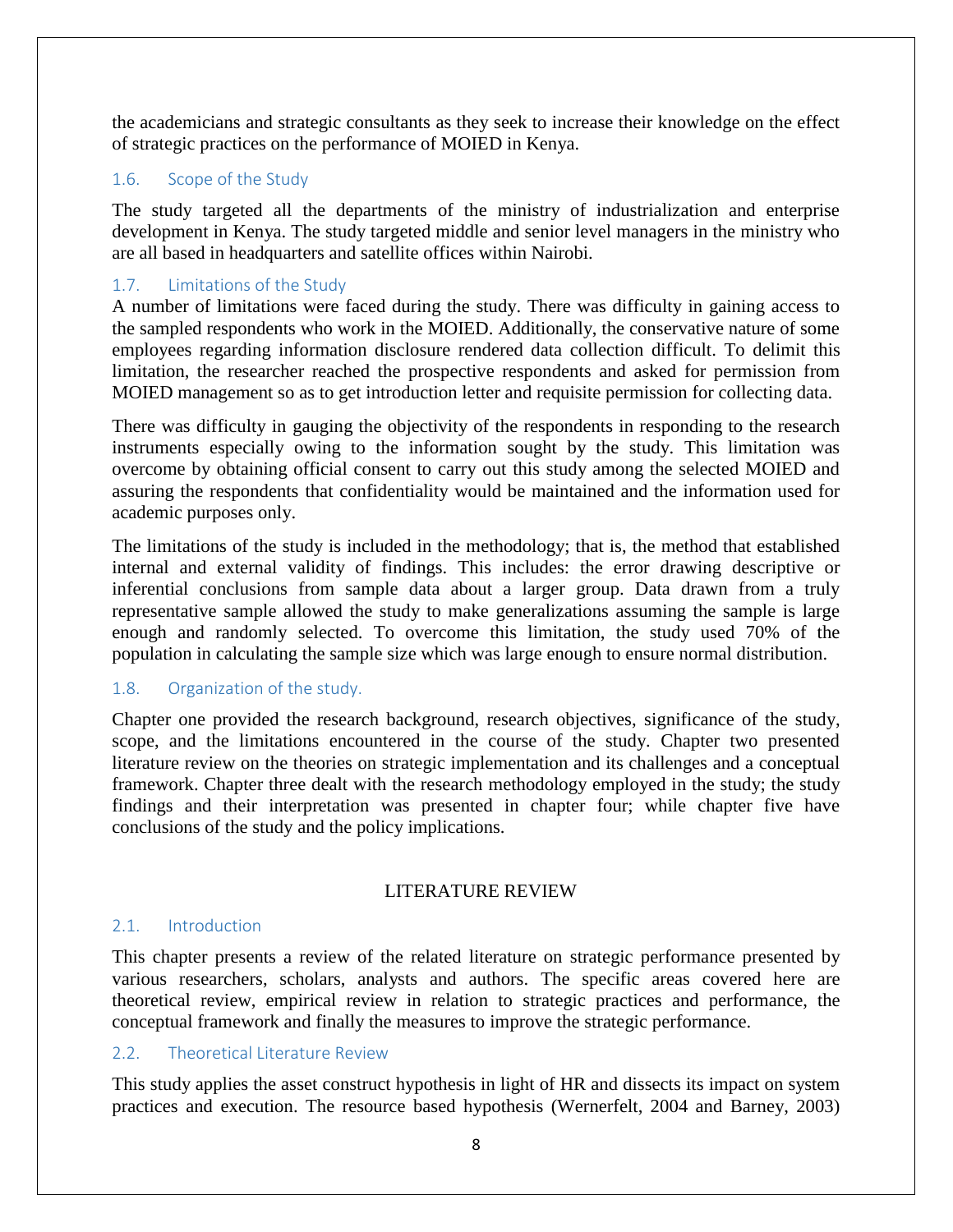concentrates on inside qualities and shortcoming in hierarchical assets, indicating how forms are overseen and how the assets are apportioned and conveyed, all keeping in mind the end goal to aid the execution of the methodologies. As per Barney (2003) to effectively actualize techniques, assets must be key. The asset based point of view in a contemporary view incorporates an organization's components, for example, structure, correspondence inside a group of players endeavoring to facilitate data scattered among them and duty of the key players in an association administration keeping in mind the end goal to completely guarantee appropriate methodology practices and execution (Barney, 2003).

#### 2.2.1. Resource Based View

The adequacy of firm procedures relies upon the usage and misuse of existing assets. To the degree that organizations have pools of under utilized assets, these make one of a kind, firmparticular open doors for abuse (Montgomery, 2004). Broadening is one such procedure for misusing existing firm-particular assets: firm enhancement can be comprehended as a procedure through which chiefs initially recognize assets that are exceptional to their firm, and after that choose in which territories the assets can win be used to take the association to more prominent statures as far as techniques.

As indicated by Montgomery (2004) the asset based point of view thusly implies that there is a sure concentrate on assets possessed by the organization or by its accomplices; and the different assets (and abilities) that can clarify organization execution and long haul development or decrease. The asset based viewpoint intends to give a photo of an organization asset earlier and amid basic leadership procedures and business methodologies in organization. It likewise means to portray potential requirement for changes in organization association (in frameworks and structures) keeping in mind the end goal to have the capacity to actualize business systems. The point of view additionally has a specific concentrate on administration, its restricted access to data and its capacity to work proficiently and successfully with business system (Montgomery, 2004). At long last, the asset based viewpoint underscores that organizations need to exhibit how to change (progressively) the fixings (assets and abilities) with a specific end goal to understand their maximum capacity.

Hypothetically, the focal preface of RBV tends to the key inquiry of why firms are extraordinary and how firms accomplish and manage upper hand by sending their assets. Unmistakably, these thoughts are not new. In 2003, Barney displayed a solid and exhaustive system to distinguish the required qualities of firm assets with a specific end goal to create reasonable upper hand. These qualities incorporate whether assets are: important (as in they abuse openings as well as kill dangers in a company's domain), uncommon among an association's present and potential contenders, supreme, and non-substitutable (Barney, 2003).

The focal suggestion of the asset based research is that organizations are heterogeneous regarding the vital assets they possess and control. It is by and large recommended that this heterogeneity is a result of asset showcase defects (Barney, 2003), asset stability (Barney, 2003), and firms' failure to adjust their collected load of assets after some time. In this vein, each firm can be conceptualized as a one of a kind heap of unmistakable and impalpable assets and abilities (Wernerfelt, 2004). Assets, which are the essential unit of investigation for RBV, can be characterized as those advantages that are attached semi-forever to the firm (Wernerfelt, 2004). It incorporates budgetary, physical, human, business, mechanical, and authoritative resources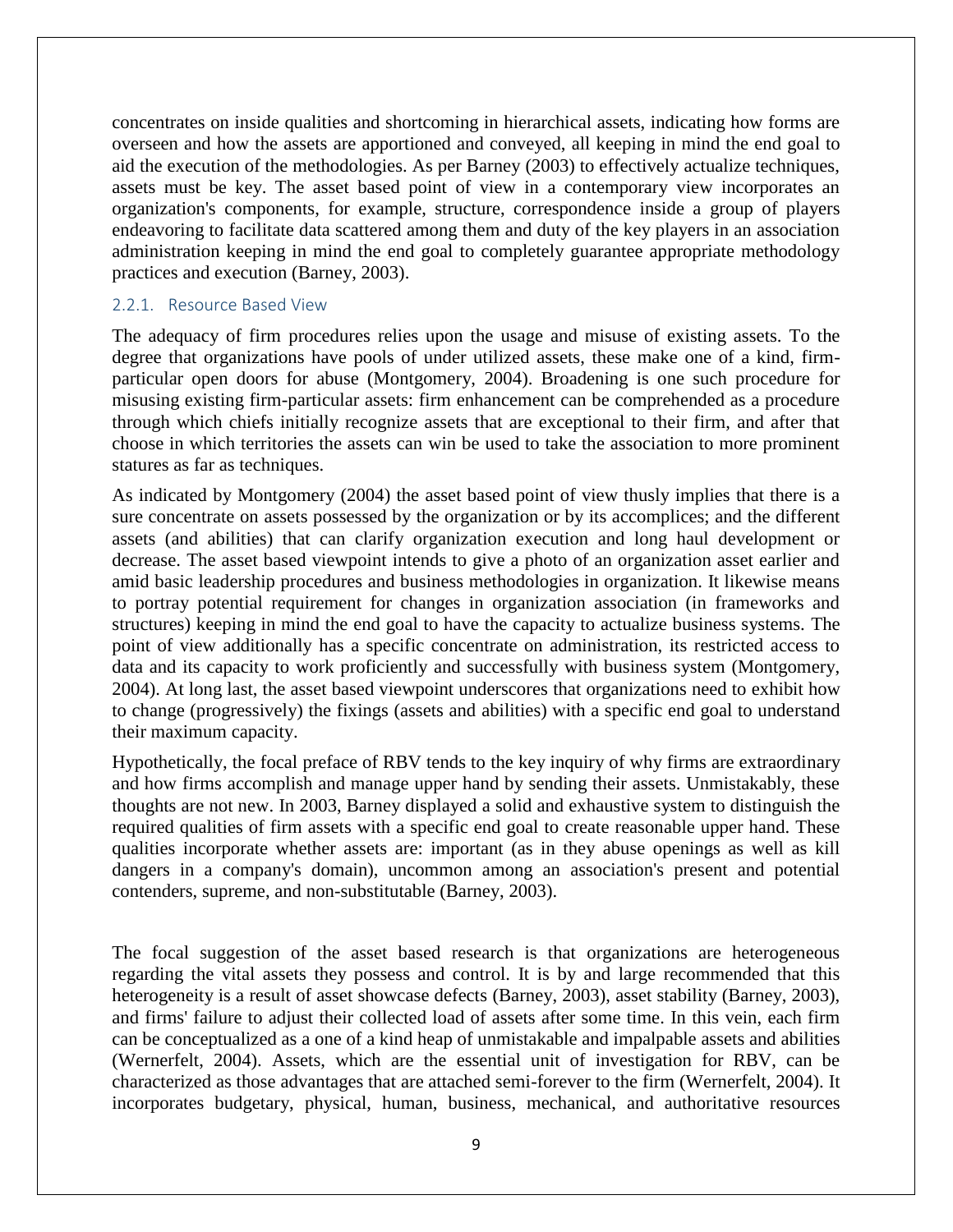utilized by firms to create, fabricate, and convey items and administrations to its clients (Barney, 2003). We can arrange assets as unmistakable (money related or physical) or impalpable (i.e., representative's information, encounters and aptitudes, association's notoriety, image name, hierarchical systems).

Abilities, interestingly, allude to an association's ability to convey and arrange diverse assets, more often than not in mix, utilizing authoritative procedures, to influence a coveted end (Spanos *et al*, 2001). They are data based, naturally elusive procedures that are firm particular and are produced after some time through complex collaborations among the company's assets (Spanos *et al*, 2001). They can uniquely be thought of as moderate merchandise's created by the firm to give improved efficiency of its assets, and also vital adaptability and assurance for its last item or administration.

In an evolving domain, firms should persistently obtain, create and overhaul their assets and abilities in the event that they are to keep up aggressiveness and development (Montgomery, 2004). Asset Based View is an exceptional model of how firms contend in the field of vital administration. As indicated by Das and Teng, (2000) the model is viewed as having earth shattering potential in field of vital administration as it gives much extra knowledge over customary understandings. The idea that organizations are on a very basic level heterogeneous, as far as their assets and inward abilities has for quite some time been at the core of the field of vital administration.

## 2.2.2. Competitive Advantage Theory

As indicated by Porter (1998), firms, not countries, contend in universal markets. He contends that one must see how firms make and maintain upper hand so as to clarify what part the country plays all the while. A country's industry comprises of a gathering of organizations contending among themselves, as well as a total against a similar industry in different nations. Firms position themselves inside an industry through various procedures. By and large, be that as it may, firms in a country's industry seek after comparative procedures that make the business' methodology obviously not the same as the technique of a similar industry in another country. A country's industry is focused with respect to other countries' ventures if the business as total has an upper hand that enables it to reliably make higher benefits than match enterprises in different countries (Porter, 1996)

Upper hand of Nations which is the model for this investigation gives a system to look at how countries pick up an upper hand in the worldwide commercial center in light of particular determinants found in ventures inside a country. This hypothesis investigates how organizations inside a country increase upper hand. Watchman trusts that, "gatherings or groups of interconnected firms, providers, related ventures, and foundations that emerge specifically areas, have turned into another path for organizations, and governments to consider economies, evaluate the upper hand of areas, and set open strategic" (Porter, 1990).

The four essential determinants of his model are factor conditions, request conditions, related and supporting enterprises, and firm system, structure, and contention. Factor conditions are the essential contributions of creation important to contend in an industry.

Cases of factor conditions are talented work, framework, or capital assets. Request conditions are the nature of the home interest for an item or administration in an industry. Related and supporting businesses are characterized by whether a country has the provider and related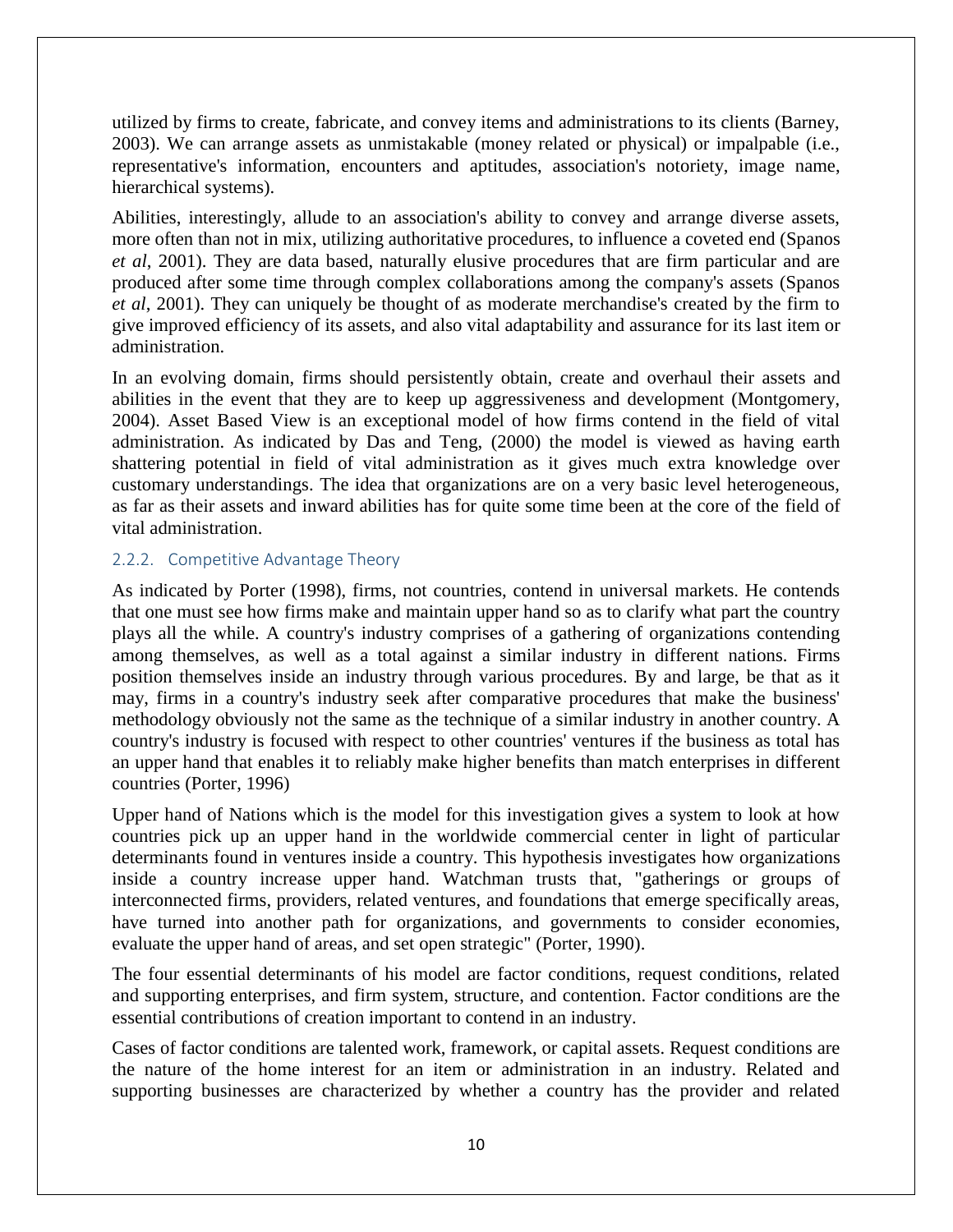ventures that are universally aggressive. The fourth determinant is firm procedure, structure, and competition which is characterized by the conditions inside a country that control how organizations are made, sorted out, and overseen alongside the kind of household contention. As indicated by Porter, these determinants separately and as a structure give the air to countries to increase upper hand. Watchman positions these determinants in a "precious stone" example (Porter, 1990).

Doorman contends that the objectives and methodologies in firms change all through the world. It is vital that the correct objectives and procedures are connected with a specific end goal to meet the desires of investors, supervisors and representatives in a firm. Through the accomplishment of individual objectives and friends objectives and managed duty of the same, the subsequent impact on national need on objectives can prompt an upper hand. The discoveries of Porter's exploration recommend that the relationship between overwhelming residential contention between firms in an offer to exceed each different and steady strain to pick up piece of the overall industry by reliably enhancing procedures and advancement, can empower an industry to have upper hand (Porter, 1990).

As per Porter (1990), factor conditions are the sources of info that are important to contend in an industry. He breaks components of creation as HR, physical assets, information assets, capital assets, and framework. Watchman characterizes HR as the amount and nature of laborers alongside the expenses of work force. The physical assets of a country would be arrive, water, mineral stores, or other physical attributes. Doorman characterizes a country's abundance of logical, specialized and showcase information as learning assets. Capital assets characterized by Porter are the expenses and measure of capital accessible to fund an industry. At long last, Porter characterizes foundation as the framework that is required all together for an industry to contend. This incorporates transportation framework, correspondences framework, installments or assets exchange, social insurance, and package and mail conveyance. He additionally expresses that in the event that one country is to have solid factor conditions, the fitting ventures inside a country must convey these components in a productive and compelling way (Porter, 1990).

Home request conditions for an industry's item or administration is another determinant of Porter's national upper hand in an industry. He expresses that there are three wide characteristics that are critical for home request. They are the piece of home request, the size and example of development of home request, and internationalization of household request (Porter, 1990). He recommends that home request enables neighbourhood firms to watch a prior photo of the necessities of the purchaser before equal outside firms. Home request additionally makes upper hand in light of the fact that keeping in mind the end goal to address the home country purchaser's issues, neighbourhood firms can advance and adjust speedier than equal remote firms.

The second quality of interest conditions as expressed by Porter is the request size and example of development. Doorman (1990) states that, "gave that its synthesis is advanced and foresees worldwide and not simply residential requirements, the size and example of development of home request can strengthen national preferred standpoint in an industry". The third quality of interest conditions is the internationalization of household request. Watchman watches that upper hand can be acknowledged through instruments that influence a country's local to request global.

Supporting ventures help give the fundamental information sources that an industry may need to contend. Related ventures enable offer or arrange an incentive to chain exercises inside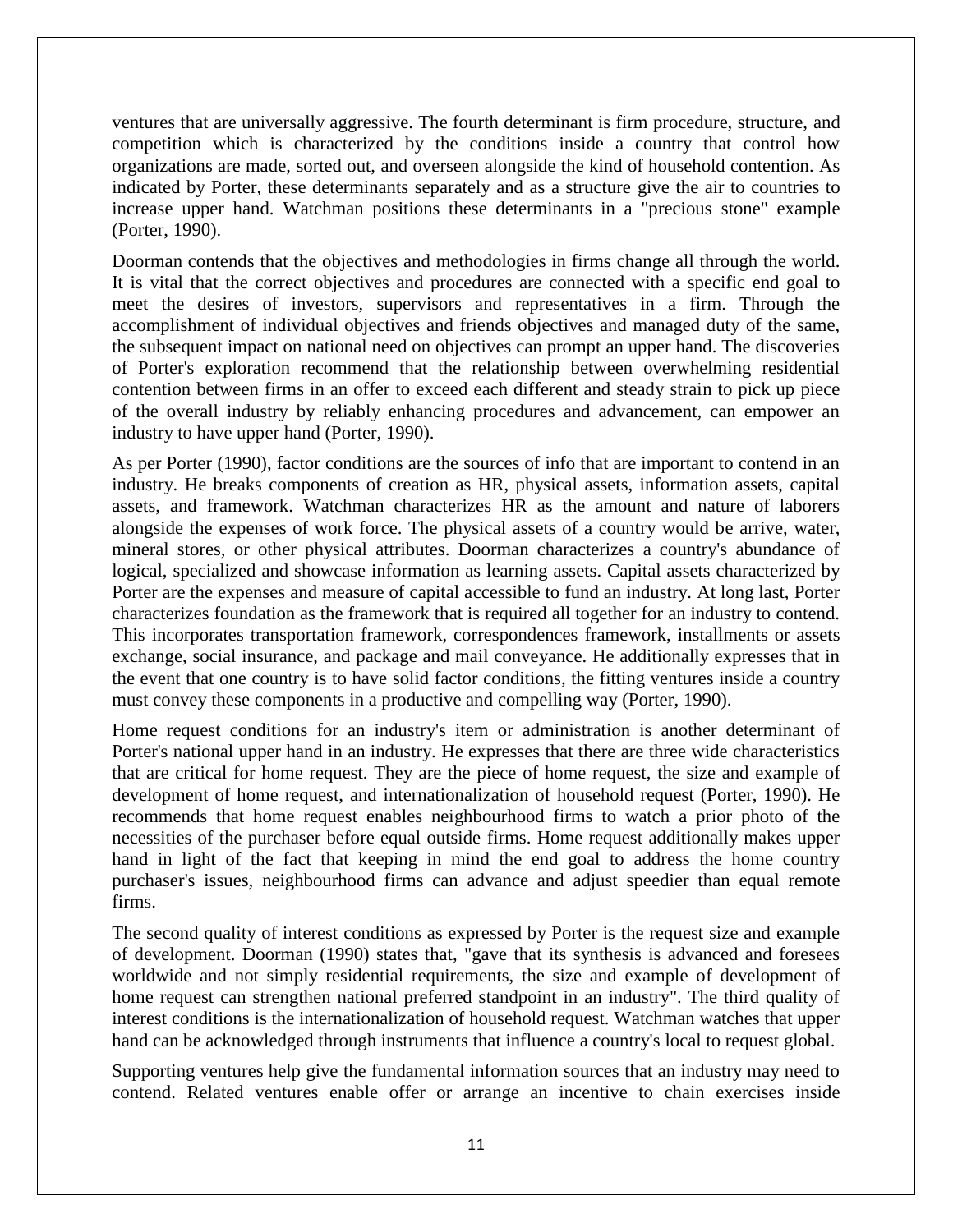enterprises. Doorman watches that these common exercises can occur in innovation advancement, producing, dissemination, advertising, or administration. Related ventures give a stream of significant data and understanding, which can help make upper hand for an industry (Porter, 1990).

Watchman additionally lights up that upper hand in provider ventures makes focal points in three ways. An early, quick, or particular access to the most practical sources of info can make upper hand. Providers can help make upper hand by having close working association with the organizations they supply. As per Porter, the consistent correspondence and cooperation amongst firms and providers can prompt advancement and redesigning. On the off chance that providers are worldwide contenders they would have more important wellsprings of data and knowledge on contending globally (Porter, 1990).

#### 2.2.3. Open System Theory

This study depends on the Open Systems Theory, Resource Based View and the Institutionalization Theory. Open Systems Theory (OST) alludes just to the idea that associations are emphatically affected by their condition (Harvey, 2005). OST is a cutting edge frameworks based changed administration hypothesis intended to make sound, inventive and flexible associations and groups in the present quick changing and unusual situations. As associations and groups direct their business they impact and change their outer surroundings, while in the meantime being affected by outside changes in neighborhood and worldwide conditions in a two-manner powerful change known as dynamic versatile change (Pfeffer & Salancik, 2003). The earth comprises of different associations that apply different powers of a monetary, political, or social nature. The earth additionally gives key assets that manage the association and prompt change and survival. Associations and groups are open frameworks; changing and affecting each other after some time.

To guarantee feasibility an open framework must have an open and dynamic versatile association with its outer condition in light of the fact that a sound reasonable open framework has an immediate relationship as for changing esteems and desires after some time with its outside condition (Pfeffer & Salancik, 2003). This implies if the qualities and desires of a specific association or group are out of synchronize with those that exist in the outside condition then that specific association or group will in the long run end up plainly unfortunate and unviable. Individuals too are open frameworks. Through their activities, they impact and change their outside condition, and in the meantime are always being affected by changes in the outer condition. From a worker's point of view, the association itself is their prompt outside condition. In the present globalized and arranged world socio-natural change is constant and expanding exponentially (Pfeffer and Salancik, 2003).

## 2.2.4 Internal Control Theory

This theory is derived by Dr. Isiam Glaser with the science of perceptual Control Theory by Isiam Powers'. This theory is based on the belief that all behavior is internally motivated. When management maintains a business environment that emphasizes an appropriate level of control consciousness, a company is likely to is be an effective internal control system.

Examples of such policies are: a well-publicized statement on conduct, enforcement of policies, tight budgetary controls, support of an effective internal auditing function and practices for hiring personnel with competence and integrity.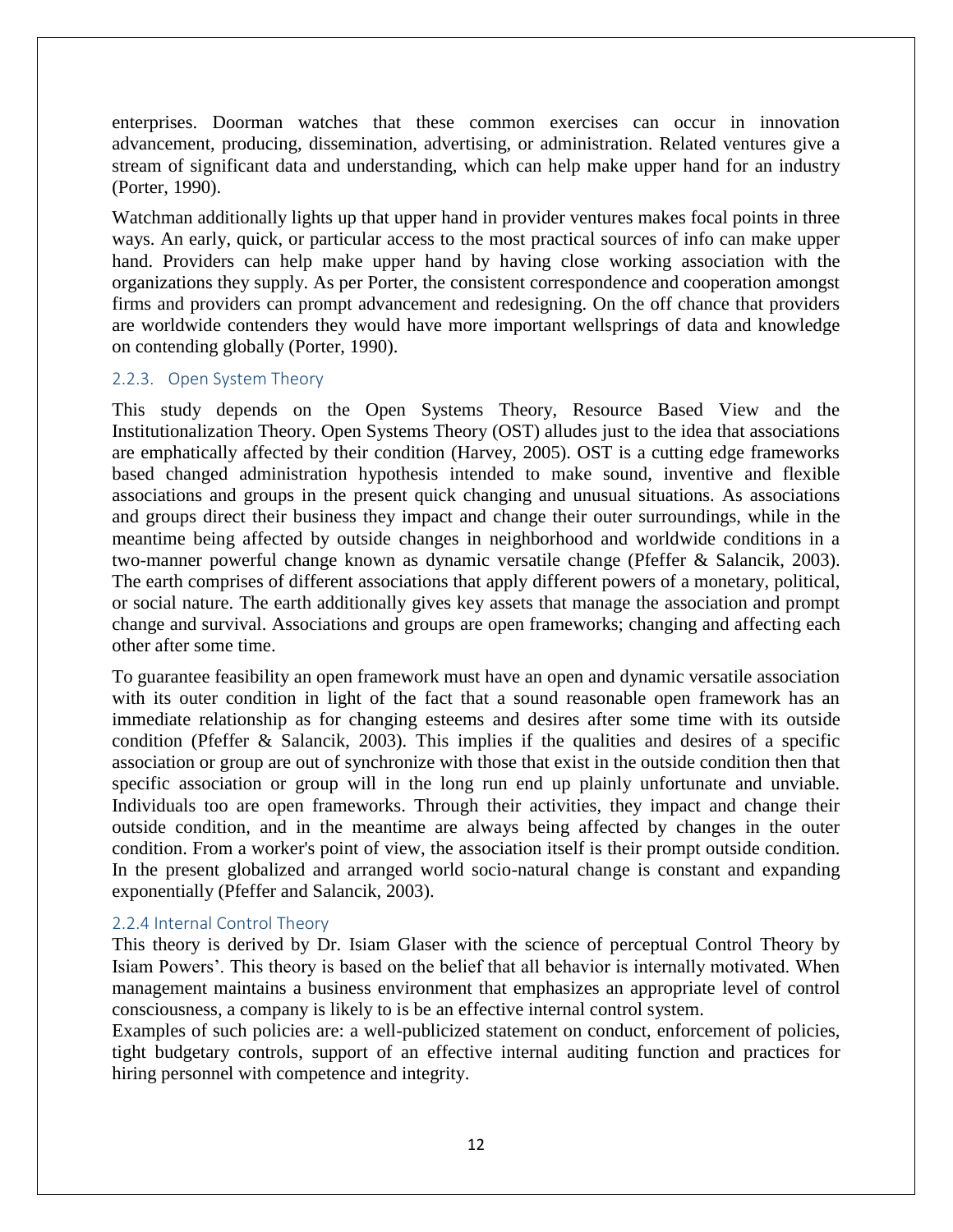Top management, the board of directors, and its audit committee are influential in creating an appropriate internal control environment through effective organization structure, sound management practices, adherence to appropriate standards of ethical conduct, and compliance with applicable laws and regulations (Public Company Accounting Oversight Board, 2004).

This theory is relevant to this study in that it reiterates that business environment which the management maintains influences the performance of an organization. Hence, possession of the appropriate core competencies would result to better organization performance of Public Institutions.

#### 2.2.5 Stewardship theory

The stewardship theory, also known as the stakeholders" theory, receives an alternate approach from the organization hypothesis. It begins from the preface that associations fill a more extensive social need than simply boosting the abundance of investors.

Successful organizations are judged by their capacity to include an incentive for every one of their partners. A few researchers view the common habitat as a key partner (Dunphy et al., 2003). At the point when partners get what they need from a firm, they come back to the firm for additional (Freaman & McVea, 2001).Therefore, pioneers is be to consider the cases of partners when settling on choices and direct business capably towards the partners (Manville and Ober, 2009). Cooperation of partners in basic leadership can upgrade productivity and diminish clashes (Rothman & Friedman, 2001).

According to Kaptein and Van Tulder (2003), organizations embrace receptive or proactive methodologies when incorporating partners' worries in basic leadership. A partnership receives a receptive approach when it doesn't incorporate partners into its basic leadership forms. This outcomes into a misalignment of authoritative objectives and partner requests (Mackenzie, 2007). A few creators property embarrassments, for example, those of Enron and WorldCom to the inability to consider partner worries in basic leadership (Currall and Epstein, 2003; Turnbull, 2002; Watkins, 2003; Zandstra, 2002).

Following these embarrassments, a few governments set up new controls to adjust the interests of partners to lead. For instance, the Sarbanes-Oxley Act (SOX) is passed because of the Crumple of Enron and WorldCom. Adams (2002) contends that the stewardship hypothesis remains the hypothetical establishment for much direction and enactment. A proactive approach is utilized by partnerships that coordinate partners' worries into their basic leadership forms and that set up fundamental administration structures (De Mind et al., 2006).

In synopsis, the stewardship hypothesis proposes that an association's governing body and its Chief, going about as stewards, are more spurred to act to the greatest advantage of the firm instead of for their own egotistical advantages. This is on the grounds that, after some time, senior administrators tend to see a firm as an augmentation of themselves (Clarke, 2004; Wheelen and Yearning, 2002). In this manner, the stewardship hypothesis contends that, contrasted with investors, a company's best administration thinks more about the association's long haul achievement (Mallin, 2004).

This theory informs this study in that it asserts that the abilities of the stakeholders impact the performance of an organization directly. Thus, it is expected that good core competencies would translate to better organization performance.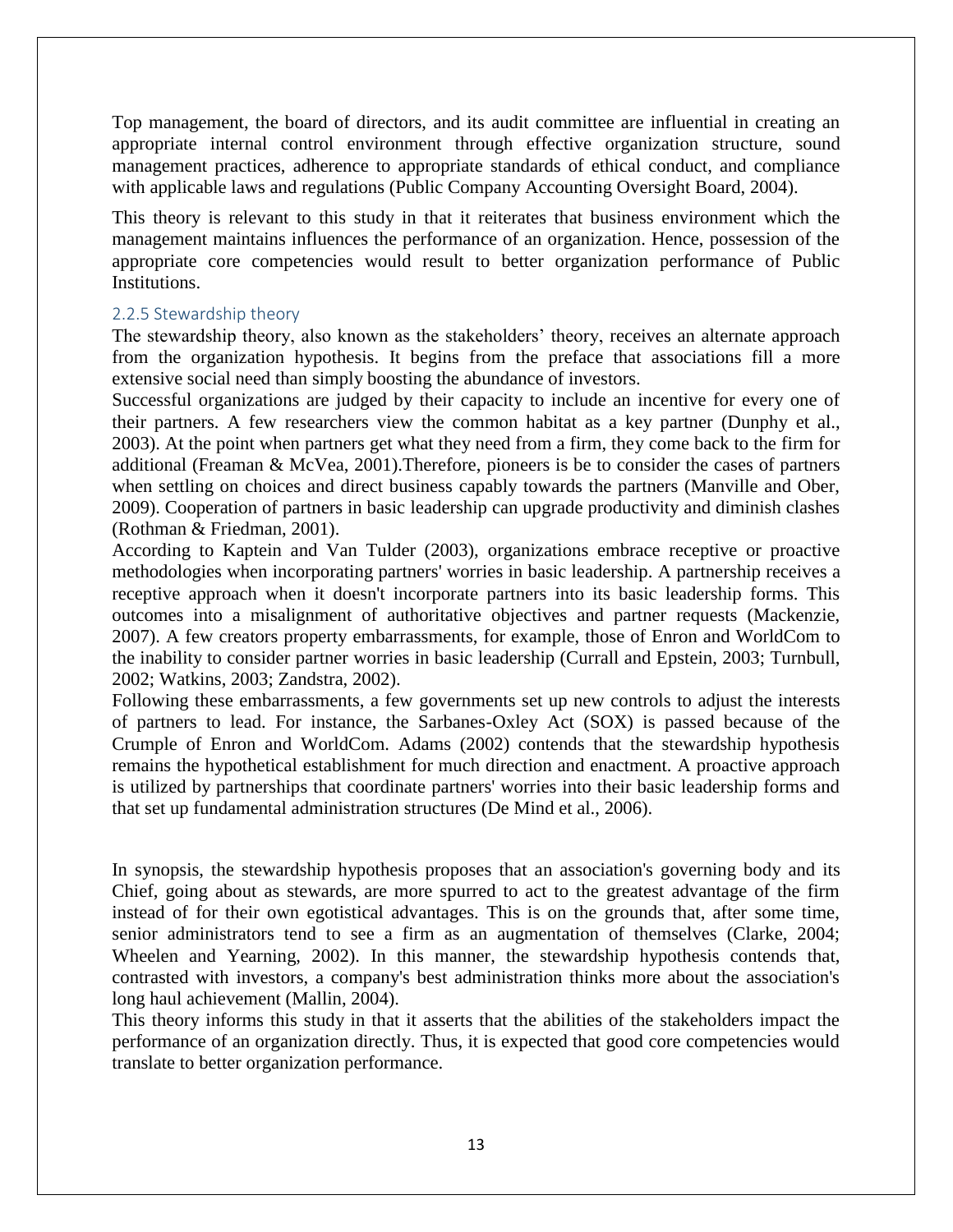### 2.3. Empirical Review

This section highlights the various independent variables which includes; management commitment, communication channels, activity coordination and organization culture and performance of the ministry as the dependent variable.

#### 2.3.1. Management Commitment

Aaltonen and Ikåvalko perceive the part of center chiefs, contending they are the "key on-screen characters" "who have an essential part in key correspondence" (Aaltonen & Ikåvalko, 2002). In the interim Bartlett and Goshal (2006) discuss center directors as undermined quiet resistors whose part needs to change more towards that of a "mentor", building abilities, offering help and direction through the consolation of entrepreneurial properties. In the event that chiefs are not dedicated to playing out their parts the lower positions of representatives won't be offered help and direction through consolation of entrepreneurial properties.

The most essential thing while executing a methodology is the best level administration's sense of duty regarding the key heading itself. As per Rapa and Kauffman, (2005) duty of best level administration is without a doubt an essential for technique practices and execution. In this manner, Managers must exhibit their ability to give vitality and devotion to the execution procedure. This verifiable duty moves toward becoming, in the meantime, a positive flag for all the influenced hierarchical individuals (Rapa and Kauffman, 2005).

Chakravarthy and White, (2001) propose that instruction and preparing approaches rely upon an association's administration culture and types of administration drove authoritative change. While such approaches are influenced by an association's market, creation advances and key objectives, directors have the watchfulness to seek after shifted procedures in regards to three issues: section level instruction and preparing, worker improvement, and friends school relations. Chakravarthy and White, (2001) overview of 406 firms in 2003 showed that two administration attributes, development responsibility and protection from change, and two types of administration drove hierarchical change, firm cutting back and work overhaul, shape instruction and preparing methodologies.

Eisenstat, (2003) led an examination among 3,044 office representatives of the Western Australian Public Service to contemplate the relationship of worker states of mind towards practical adaptability. It was speculated that workers would support practical adaptability in the event that they have bring down levels of saw work qualities, saw compensate value, hierarchical duty and full of feeling prosperity and also a higher level of instructive accomplishment.

Kamanda (2006) recommends that representative execution, non-attendance, advancement, turnover and fulfillment might be gaged by the level of specialists' sense of duty regarding the organization. Corporate dedication, as influenced by corporate rebuilding, social contrasts and work administration relations, is examined. Nutt, (2005) brings up that unpretentious changes occurring in the demeanors of representatives towards working, their bosses, and their lives are expecting organizations to change their faculty administration systems as needs be to persuade their workers and impart them with responsibility.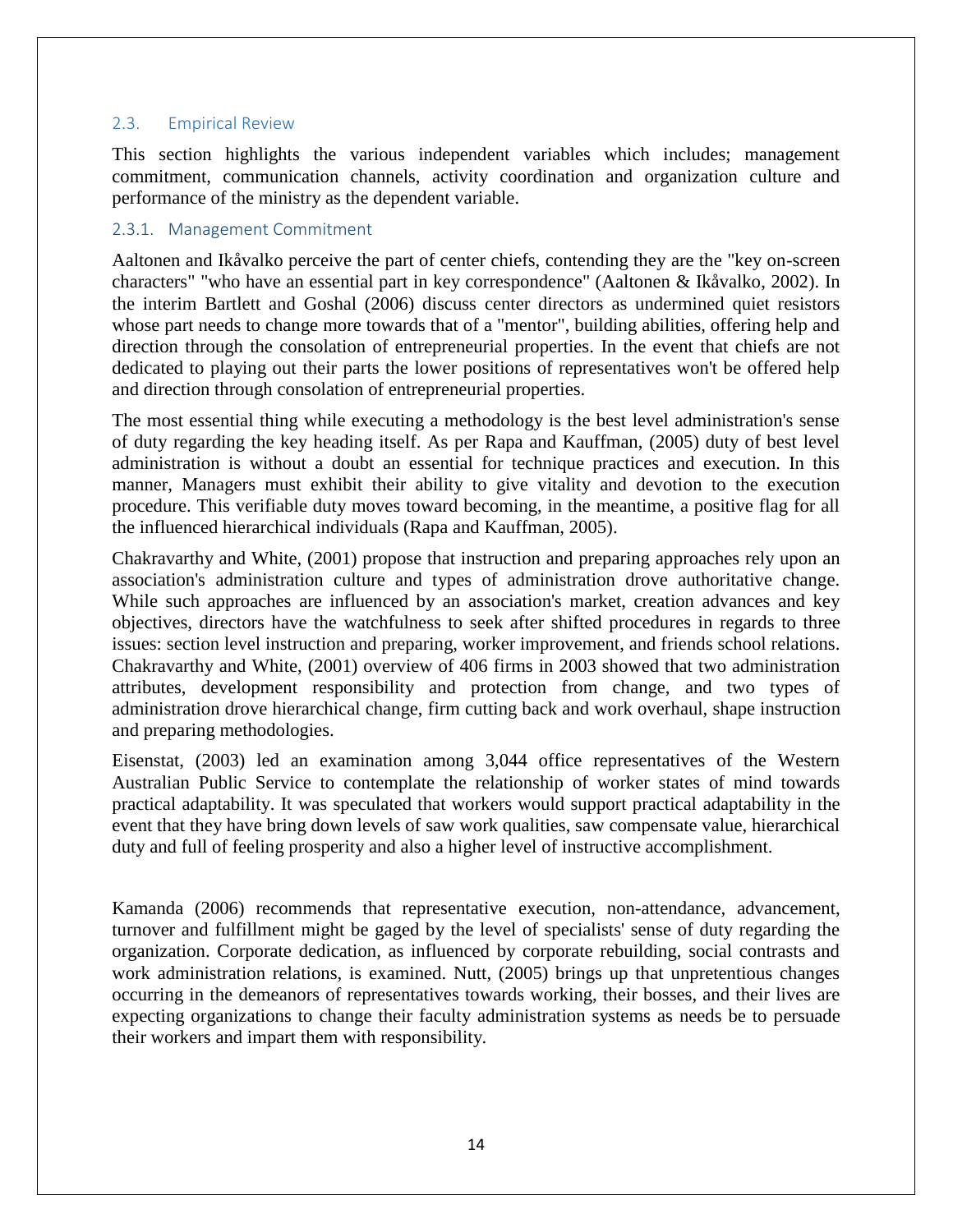## 2.3.2. Communication Channels

At first look, the proposal that correspondence viewpoints ought to be underscored in the execution procedure is by all accounts an exceptionally basic one. Despite the fact that reviews call attention to that correspondence is a key achievement factor inside methodology practices and execution (Miniace & Falter, 2006), speaking with representatives concerning issues identified with the technique practices and execution is much of the time postponed until the point that the progressions have officially solidified.

In this specific situation, numerous associations are looked with the test of absence of establishment of a two-way-correspondence program that grants and requests inquiries from workers about issues in regards to the figured methodology. Notwithstanding failure to request inquiries and input, absence of correspondences cause more damage as the workers are not told about the new necessities, errands and exercises to be performed by the influenced representatives, and, besides, cover the explanation for changed conditions (Rapa and Kauffman, 2005).

It is fundamental both amid and after a hierarchical change to convey data about authoritative advancements to all levels in an auspicious manner. Nonetheless, one may misjudge correspondence, or the sharing of data, as engagement and direct discourse that produces absence of dynamic investment all the while. The route in which a technique is exhibited to workers is of incredible impact to their acknowledgment of it. To manage this basic circumstance, an incorporated correspondences design must be created. Such an arrangement is a viable vehicle for concentrating the workers' consideration on the estimation of the chose technique to be executed (Rapa and Kauffman, 2005).

Lares-Mankki (2006) inspected the impacts of Management's practices on representative duty, work fulfillment, and part vulnerability by reviewing 862 insurance agency specialists. Five administration rehearses are examined: making and sharing a hierarchical objective, going about as a good example, empowering innovativeness, offering help for workers, and permitting representative cooperation in settling on work related choices. The outcomes show that there is a solid connection between Management's activities and workers' states of mind and discernments.

## 2.3.3. Activity Co-ordination

So far in the survey of writing on procedure practices and execution there is confirmation of some repeating subjects, including coordination which is basic to guarantee that individuals over the association comprehend what to do and to guarantee that they remain concentrated on the key focuses under the regular weights. Vital control frameworks give a component to keeping the present activities in consistency with tomorrow's objectives.

Al Ghamdi (1998) repeated crafted by Alexander (1985) in the UK and found that for the greater part of the organizations, because of absence of coordination, execution took additional time than initially expected and real issues surfaced in the organizations, again indicating arranging shortcomings. He found the viability of coordination of exercises as an issue in the majority of the organizations and diversions from contending exercises sometimes. Furthermore, key errands were not characterized in enough detail and data frameworks were insufficient.

Later articles affirm remarkable hindrances to fruitful methodology practices and execution about which there gives off an impression of being a level of accord including Beer and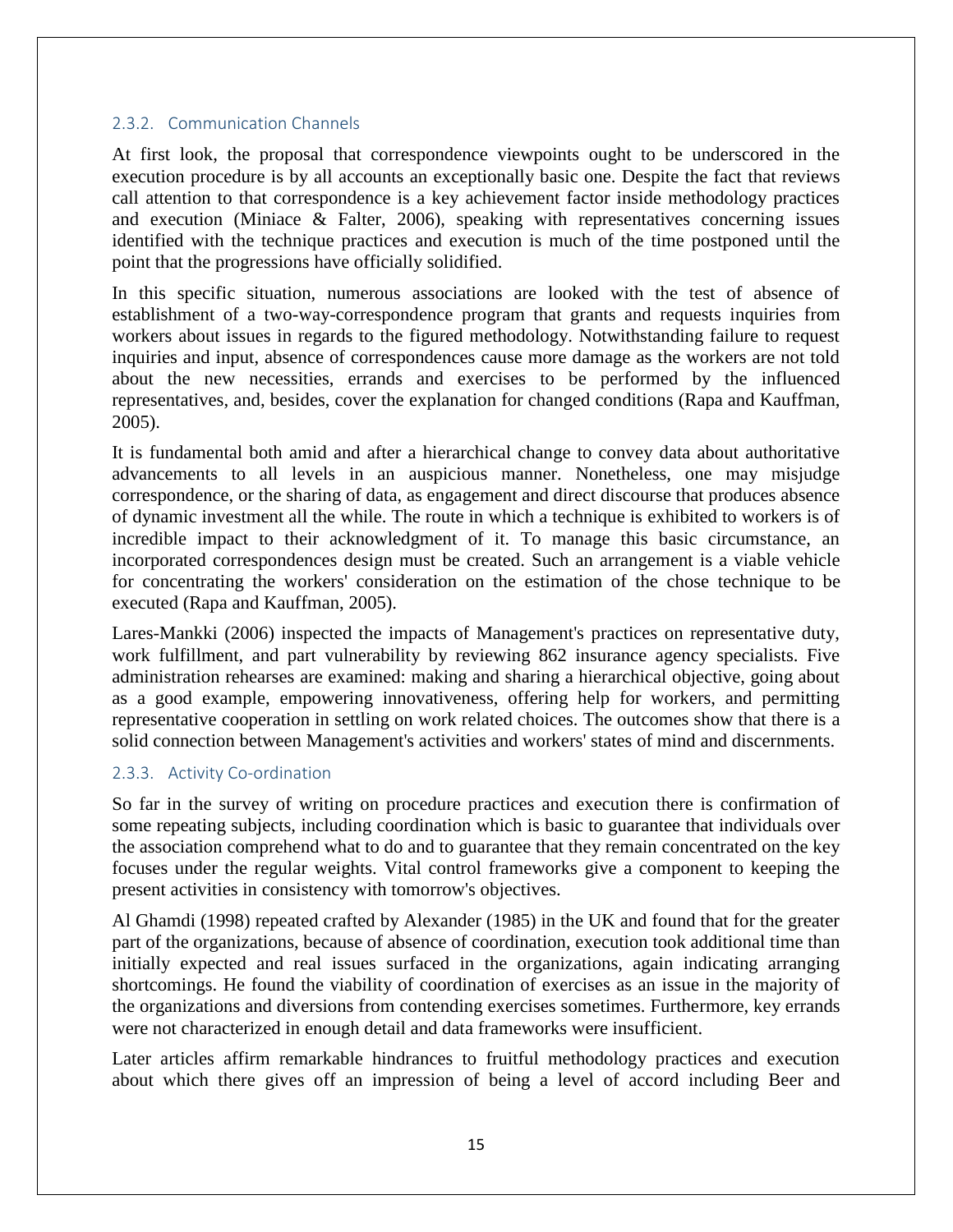Eisenstat's (2000) who attest that noiseless enemies of system practices and execution contain indistinct vital aims and clashing needs and feeble co-appointment crosswise over capacities.

## 2.3.4. Organizational Culture

One of the significant difficulties in methodology practices and execution gives off an impression of being more social and behavioral in nature, including the effect of poor mix of exercises and diminished sentiments of proprietorship and duty (Aaltonen & Ikåvalko, 2002). Corboy and O'Corrbui (1999), then, distinguish the dangerous sins of methodology practices and execution which include: an absence of comprehension of how the procedure ought to be actualized; clients and staff not completely valuing the technique; challenges and deterrents not recognized, perceived or followed up on; and overlooking the everyday business goals. Marginson, (2002) fight that methodology practices and execution advances either from a procedure of winning gathering responsibility through a coalitional type of basic leadership, or because of finish coalitional association of execution staff through a solid corporate culture.

Hierarchical culture alludes to the administration style of chiefs – how they invest their energy, what they concentrate consideration on, what questions they ask of workers, how they decide; likewise the authoritative culture (the prevailing esteems and convictions, the standards, the cognizant and oblivious emblematic acts taken by pioneers (work titles, clothing regulations, official lounge areas, corporate planes, casual gatherings with representatives).

## 2.3.5. Performance of MOIED

In Collaborative Model of execution, associations have both a solid culture and profound established conventions. The test of effective execution comes about because of absence of development of solid social esteems, administration duty, all around organized correspondence channels and association action coordination which are fundamental in meeting the changing hierarchical needs. The refinement amongst "masterminds" and "practitioners" starts to obscure however does not absolutely vanish. In associations embracing the social model that accentuates a lower level worker cooperation in both procedure detailing and execution there is partition of "thinkers" and "practitioners". It looks to actualize methodology through the mixture of corporate culture all through the firm. The social model negates and difficulties the fundamental destinations from the financial point of view of a firm (Marginson, 2002).

A "clan-like" (Ouchi, 2005) association is required to win, where a capable culture brings about representatives adjusting their individual objectives and practices to those of the firm. In any case, an abnormal state of authoritative slack is expected to ingrain and keep up a social model. This model has a few restrictions: it expects very much educated and clever members; firms with this model tend to float and losefocus; cost of progress in culture regularly comes at a high cost; expanded homogeneity can prompt lost assorted variety, and innovativeness therefore (Marginson, 2002).

## 2.4. Summary of Research Gaps

According to the White Paper of Strategic Implementation of Chinese Corporations in 2006, strategic implementation has become "the most significant management challenge which all kinds of corporations face at the moment". The survey reported in that white paper indicates that 83 percent of the surveyed companies failed to implement their strategic smoothly, and only 17 percent felt that they had a consistent strategic implementation process. There exists an objective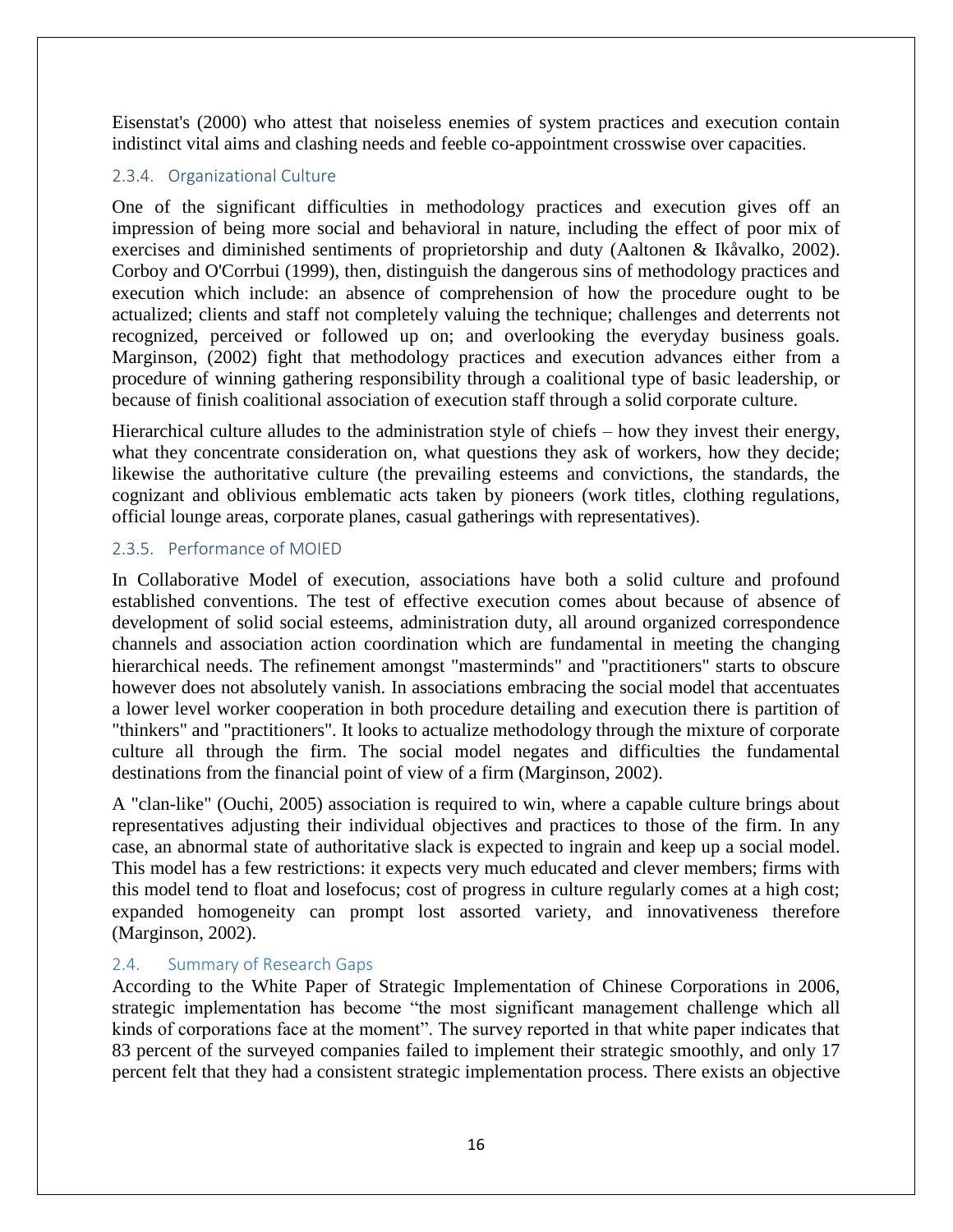gap since this study did not address other variables such as Management commitment, Coordination, communication channels and organization"s culture.

Similarly, there exists a conceptual gap in that this study used a survey research design while this study is use a cross-sectional research design. In addition, there exists a contextual gap in that the study focused on a Chinese Corporations while this study focused on Public Institutions.

## 2.5. Conceptual Framework

The conceptual framework is an exploration apparatus proposed to help an analyst to create mindfulness and comprehension of the circumstance under investigation.

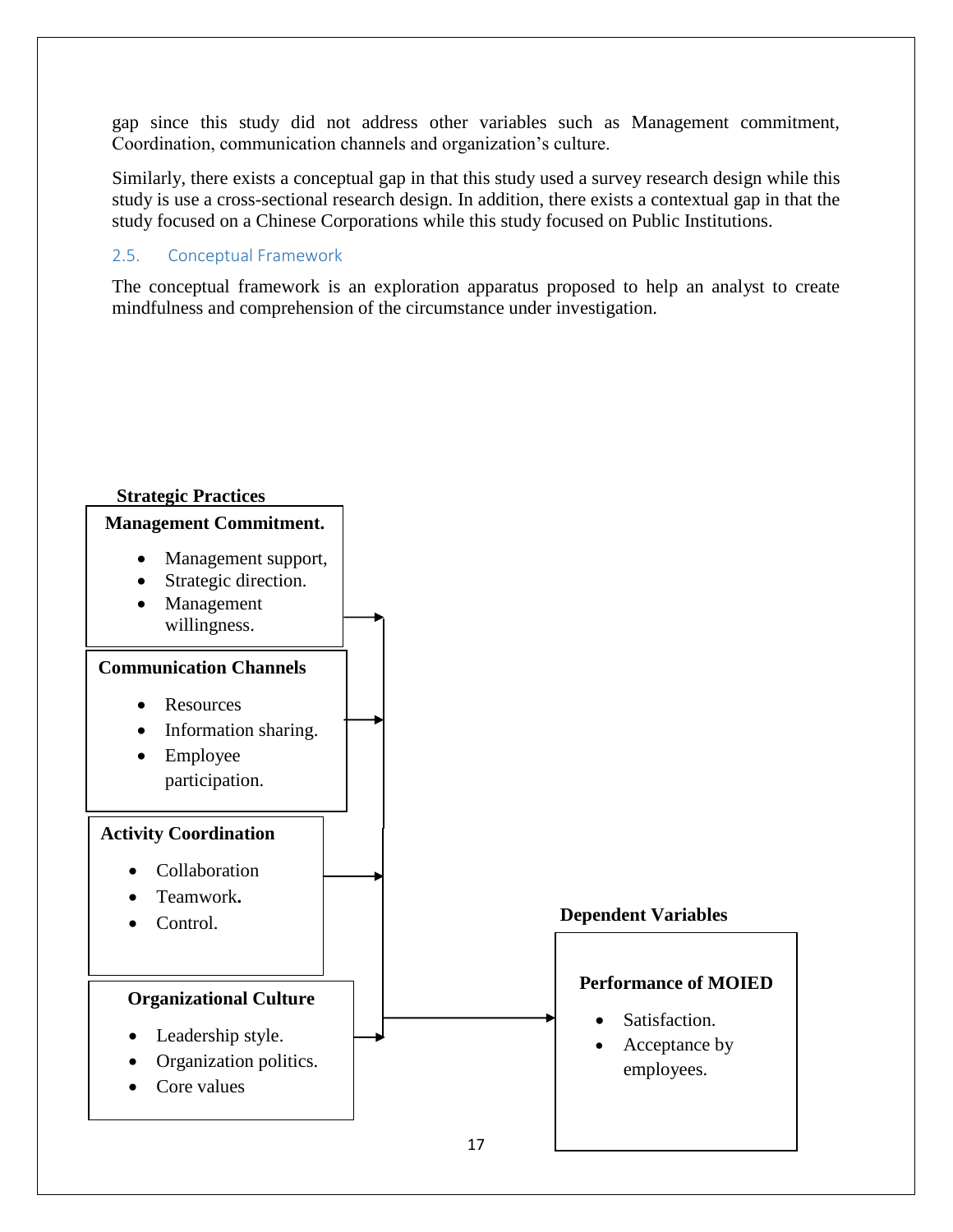## **Figure 2.1: Conceptual Framework**

#### **Source: Author, (2017)**

#### RESEARCH METHODOLOGY

## 3.1. Introduction

This chapter discusses the research methodology that was used, in an attempt to achieve the objectives of the study. The study focused on research design, study population or target population, sample size, sampling techniques, data collection instruments, data collection procedure and data analysis procedures and why they was most preferred for the study.

#### 3.2. Research Design

Research design is a plan that guides the research in the process of collecting, analyzing and interpreting observations; the researcher"s blueprint for the methods and instruments used to gather information and to evaluate it, in order to respond to the research questions of the study (Mugenda & Mugenda, 2009).A research design is a roadmap of how one goes about answering the research questions. Mugenda and Mugenda (2009), states that a good research design had a clearly defined purpose and had consistency between the research questions and the proposed research method. Mugenda and Mugenda (2009) define this as simply the framework or blue print for the research, Orodho (2008) define the research design as a framework for the collection and analysis of data that is suited to the research question. Orodho (2008) also defines research design as the scheme, outline or plan that is used to generate answers to the research problem.

The study used a cross-sectional survey research design. Cross-sectional surveys involve data collection from a population, or a representative subset, at one specific point in time and have an advantage over other research designs that only seek individuals with a specific characteristic, with a sample, often a tiny minority, of the rest of the population (Kothari, 2011)...

## 3.3. Target Population

The target population for the study was 300 middle and senior managers at the ministry of Industrialization and enterprise development in the following departments' human resource, finance, procurement internal audit, marketing, planning and technical among others in the headquarters and satellite offices within Nairobi County.

| Category       | Population |
|----------------|------------|
| Audit          | 10         |
| Human resource | 75         |
| Planning       | 80         |
| Technical      | 55         |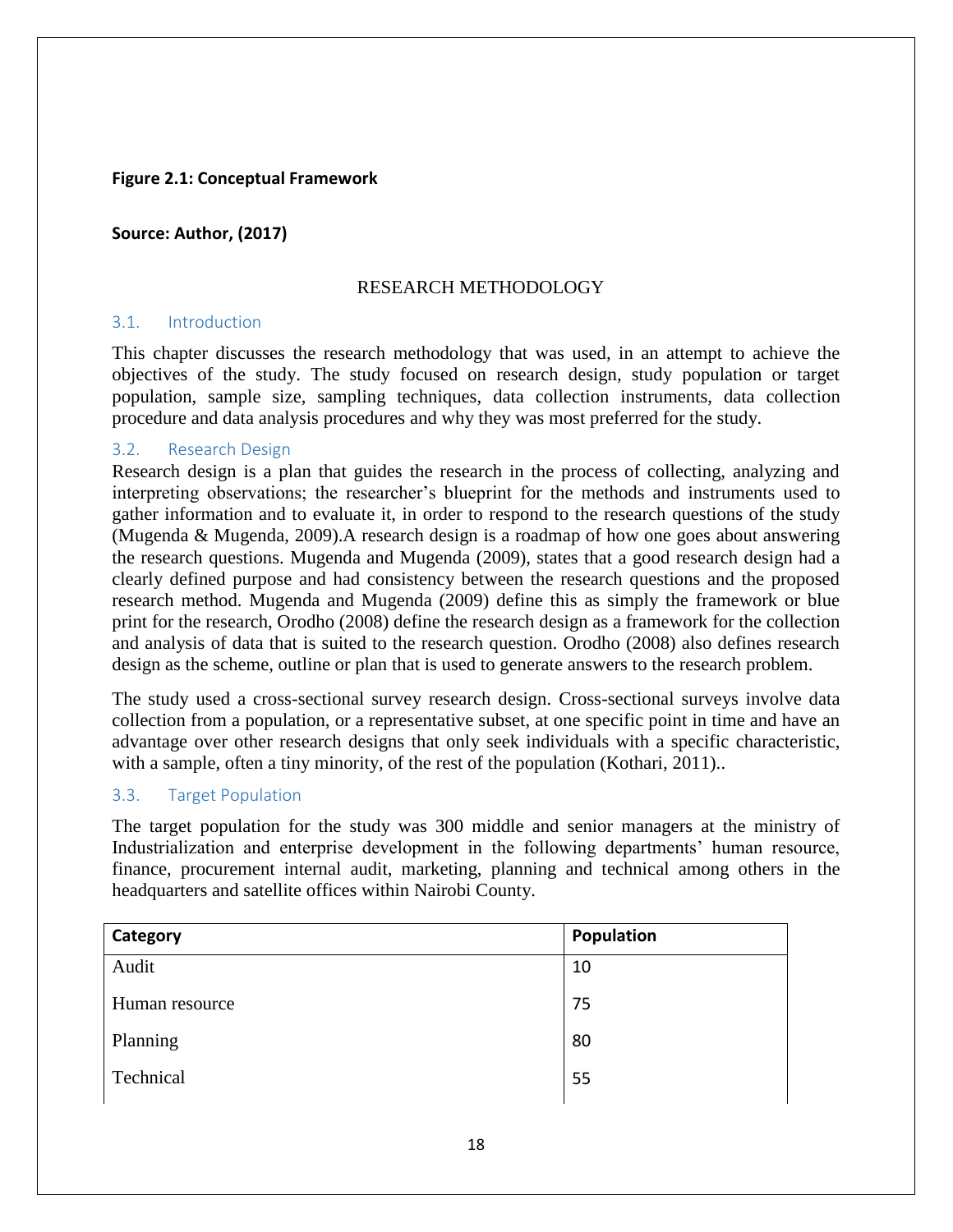| <b>Total</b><br>300 | 3.1:             |
|---------------------|------------------|
| Finance<br>30       | <b>Tabl</b><br>е |
| Procurement<br>50   |                  |

#### **Target Population**

#### **Source: Author, 2017**

### 3.4. Sampling Design

A sample of respondents was drawn from the management employees of the ministry in Nairobi Kenya. The study used purposive sampling technique to select the sample, where a sampling table using the target population was used to arrive at a sample size of 120 respondents. Purposive sampling starts with a purpose in mind and the sample is thus selected to include people of interest and exclude those who do not suit the purpose. The technique allows a researcher to use cases that have the required information with respect to the objectives of the study (Kothari, 2004). The study deem, managers in human resource, finance, procurement internal audit, planning and technical departments to be knowledgeable on corporate strategic practices and performance in the ministry.

| Category       | Population | Sample size | Percentage of Total Sample Size (%) |                          |
|----------------|------------|-------------|-------------------------------------|--------------------------|
|                |            |             |                                     | <b>Table</b>             |
| Audit          | 10         | 4           | 3.3%                                | 3.2:                     |
| Human resource | 75         | 30          | 25%                                 | Sample                   |
| Planning       | 80         | 32          | 26.7%                               | <b>Size</b>              |
| Technical      | 55         | 22          | 18.3%                               | Source:<br><b>Author</b> |
| Procurement    | 50         | 20          | 16.7%                               | (2017)                   |
| Finance        | 30         | 12          | 10%                                 |                          |
| <b>Total</b>   | 300        | 120         | 100%                                |                          |

## 3.5. Data Collection Instrument.

For the researcher to achieve the objective of this study the researcher will use both primary and secondary data. Primary data was collected using self-administered questionnaire as on Appendix II, while secondary data was collected by use of desk search techniques from published reports and other documents.

The questionnaires have four sections; one that collected demographic information and the others the factors that affect strategic practices performance of MOIED. The questions will have variables that was measured in both interval and nominal scales. For interval measures, a 5-point Likert-scale where 5 is "strongly disagree" and 1 is "strongly agree") was used to measure respondents" agreement with the concepts under investigation (Likert, 2003). The semi structured questions enable the researcher to collect qualitative data. According to Cooper and Schindler (2003) the questionnaire is preferred over other methods of collecting data because of its capability to extract information from the respondents as well as giving the researcher a better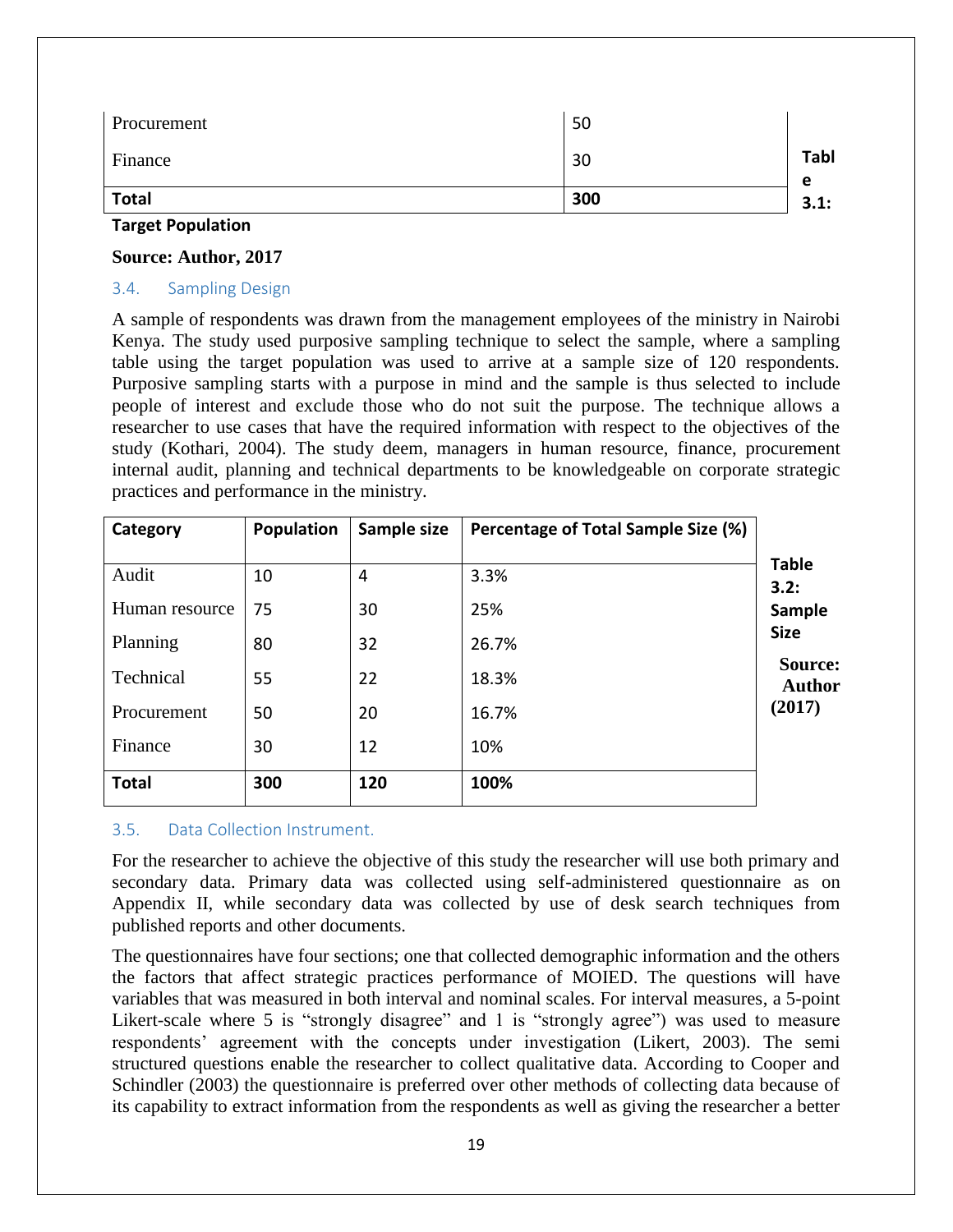understanding and a more insightful interpretation of the results from the study. Questionnaires are preferred because they enable the researcher obtain more up to date information as well as eliciting information which might not be captured in the other data collection techniques (Cooper and Schindler, 2003).

## 3.5.1. Validity of the Instrument

Validity of the research instrument was established by peers and experts. The research instrument was availed to the experts and peers, who established its content and construct validity to ensure that the items are adequate representative of the subject area studied (Kothari, 2004).

## 3.5.2. Reliability of the Instrument

Reliability is a measure of the degree to which a research instrument yields consistent results after repeated trials (Ngechu, 2004). This research study used a test-re-test method which involves administering the same scale or measure to the same group of respondents at two separate times. This was after a time lapse of one week.

The researcher selected a pilot group of respondents from the target population to test the reliability of the research instrument including the wording, structure and sequence of the questions. The respondents was conveniently selected since statistical conditions are not necessary in the pilot study (Cooper and Schindler, 2003). The purpose was to refine the questionnaire so that respondents in the major study will not have a problem in answering the questions.

The pilot study allowed for pre-testing of the research instrument. This reliability estimate was measured using Cronbach Alpha coefficient ( $\alpha$ ). Nunnally and Bernstein (1994) recommends that instruments used in research should have reliability of about 0.60 and above. The reliability of about 0.60 was computed using SPSS.

## 3.6. Data Analysis and Presentation

Kombo and Tromp (2009), states that data collection is important in research because it allows for dissemination of accurate information and development of meaningful programmes. The questionnaires were self-administered. The researcher informed the respondents that the instruments being administered were for research purpose only and the response from the respondents is be kept confidential. The researcher obtained an introductory letter from the University in order to collect data from the field and then delivered the questionnaires to the respondents with the help of a research assistant using the drop and pick later method.

Before handling the responses, the finished survey was altered for culmination and consistency. Quantitative data gathered was investigated by descriptive statistics using SPSS and was presented through percentages, means, standard deviations and frequencies. The data was presented in bar charts, graphs and pie charts and in prose-form. This was finished by counting up reactions, figuring rates of varieties accordingly and in addition depicting and translating the information in accordance with the examination targets and suspicions through utilization of factual bundle for sociologies (SPSS V. 20). Content examination was utilized to investigate subjective information gathered from the open-finished inquiries.

The analyst, additionally utilize a multivariate relapse model to contemplate the connection between authoritative culture, top level administration responsibility, correspondence channels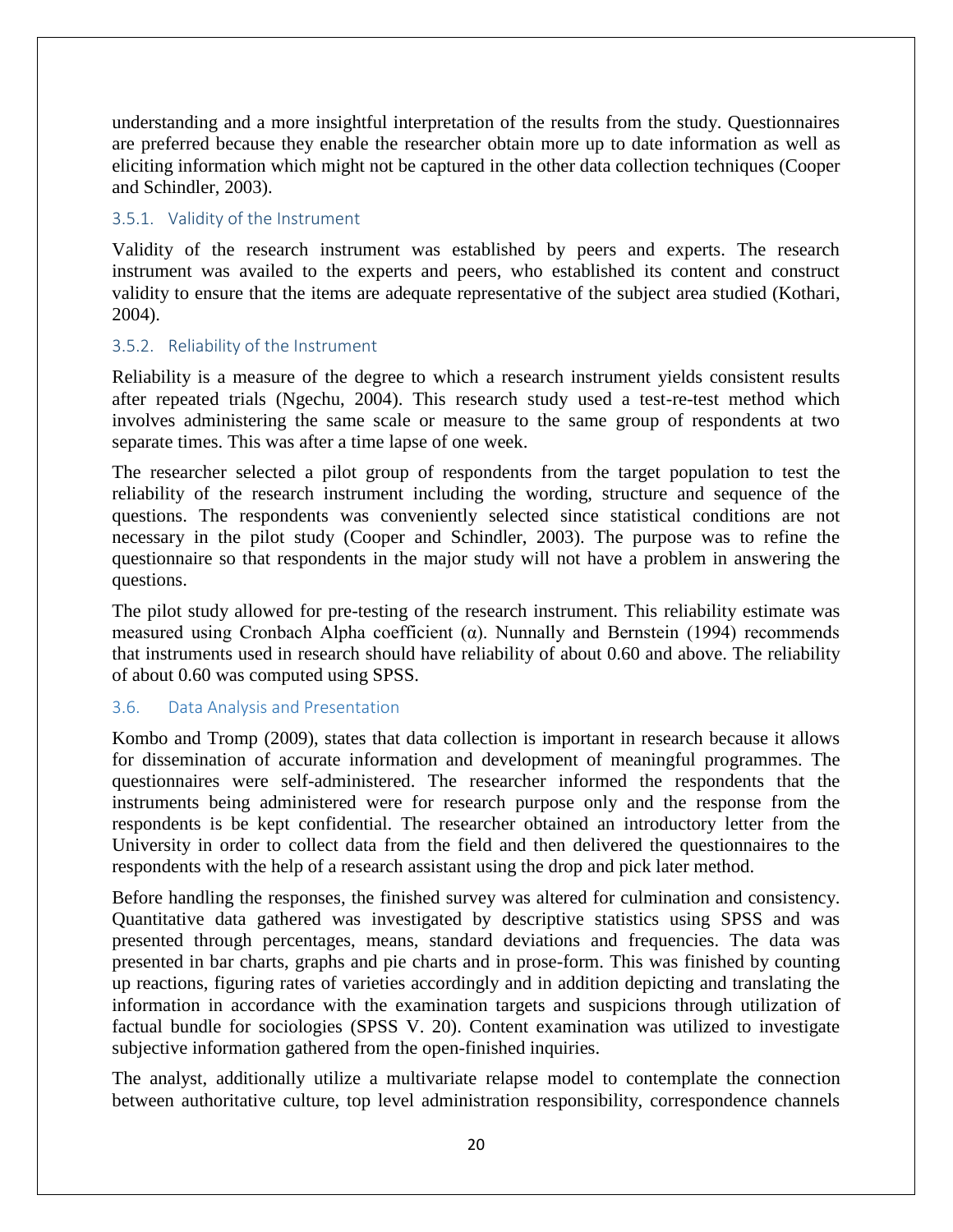and co-appointment exercises on methodology practices and execution of MOIED. The specialist viewed relapse technique as helpful for its capacity to test the idea of impact of autonomous factors on a reliant variable.

The examination, likewise utilized inferential insights to quantify the quantitative information which utilized different relapses utilizing the SPSS. The relapse demonstrates was as per the following:

## **Equation 3.1: Linear Regression Model:**

 $Y = \beta_0 + X_1\beta_1 + X_2\beta_2 + X_3\beta_3 + X_4\beta_4 + \varepsilon$ 

## **Where:**

Y= Performance of MOIED  $X_1$ = Management Commitment  $X_2$ =Organization Culture  $X_3$ = Coordination of Activities  $X_4$ = Communication  $\beta_0$  = constant (y intercept)  $\beta$  = coefficient ε = error term

## RESEARCH FINDINGS AND DISCUSSION

## 4.1. Introduction

This chapter presents data analysis and interpretation. The main objective of the study was to investigate the strategic practices and organizations performance a case study of MOIED.

4.2. Sample Characteristics

## 4.2.1. Response Rate

Response rate refers to the number of MOIED staffs who took part in the research divided by the number of people in the sample.

## **Table 4.1: Response Rate**

| Category     | <b>Frequency</b> | Percentage |
|--------------|------------------|------------|
| Response     | 101              | 84.2%      |
| Non-response | 19               | 15.8%      |
| <b>Total</b> | 120              | 100%       |

## **Source: Survey Data (2017)**

A total of 120 questionnaires were distributed and 101 were collected having been filled completely. This constituted a response rate of (84.2%) which according to Mugenda and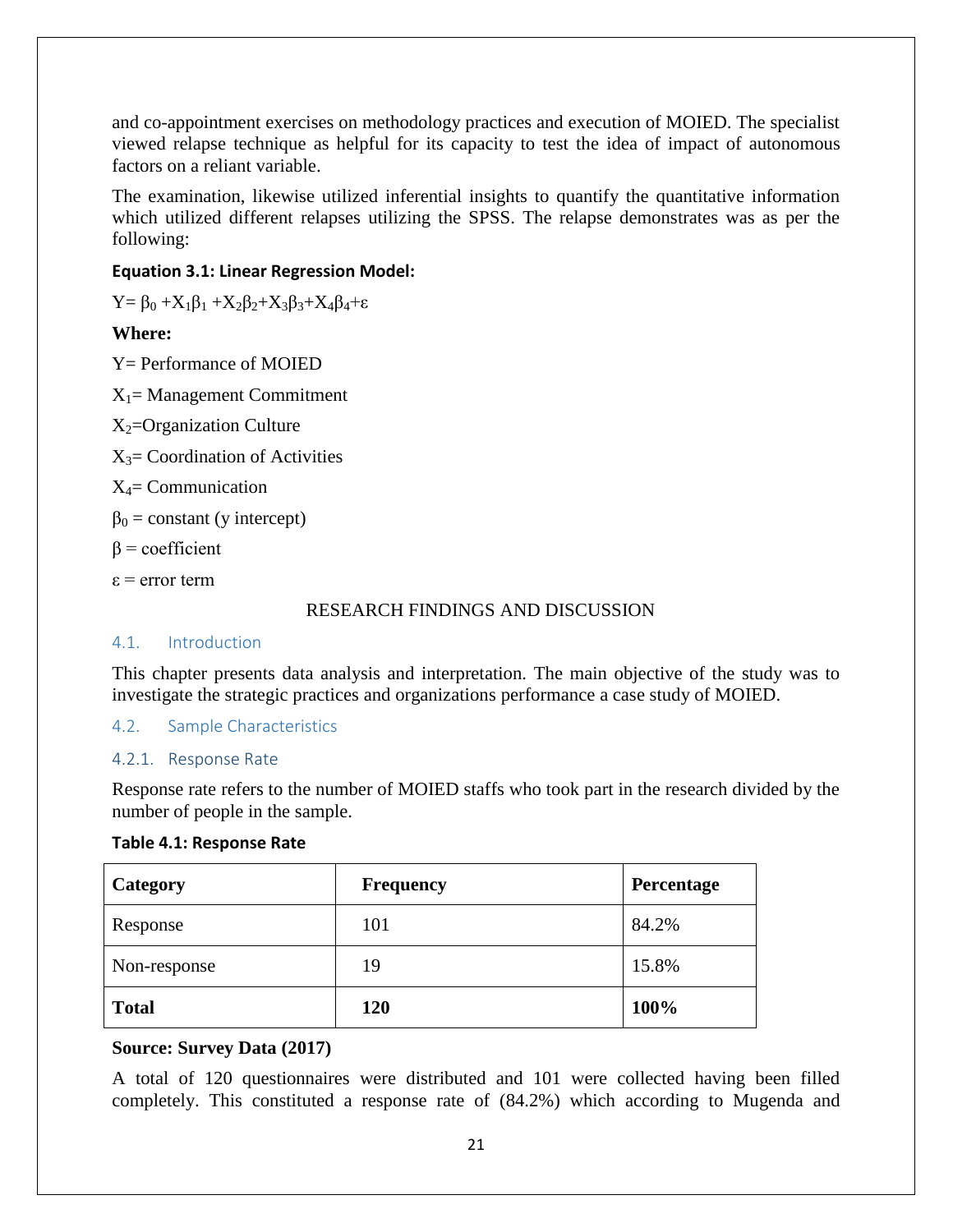Mugenda (1999), a response rate of 50 percent is adequate for analysis and reporting. The table 4.1 above shows the response rate for the study.

## 4.2.2. Gender

Gender is the state of being male or female. Respondents were asked by the researcher to give their gender.

## **Figure 4.1: Gender**



## **Source: Survey Data (2017)**

The study discovered that dominant part of the respondent were from the male sexual orientation with 56% wheras those from the female sex are 44%. As Weber (2009), showed, Gender factors become a relevant when in data collection regarding matter to what people do, think, like and dislike. The outcomes are appeared in the figure 4.1 above.

## 4.2.3. Age

Age is the length of time in which a person has lived. In regard to this respondents were asked to give their age as a requirement by the study.

## **Table 4.2: Age**

| <b>Years</b> | Frequency | Percentage |
|--------------|-----------|------------|
| $21 - 30$    |           |            |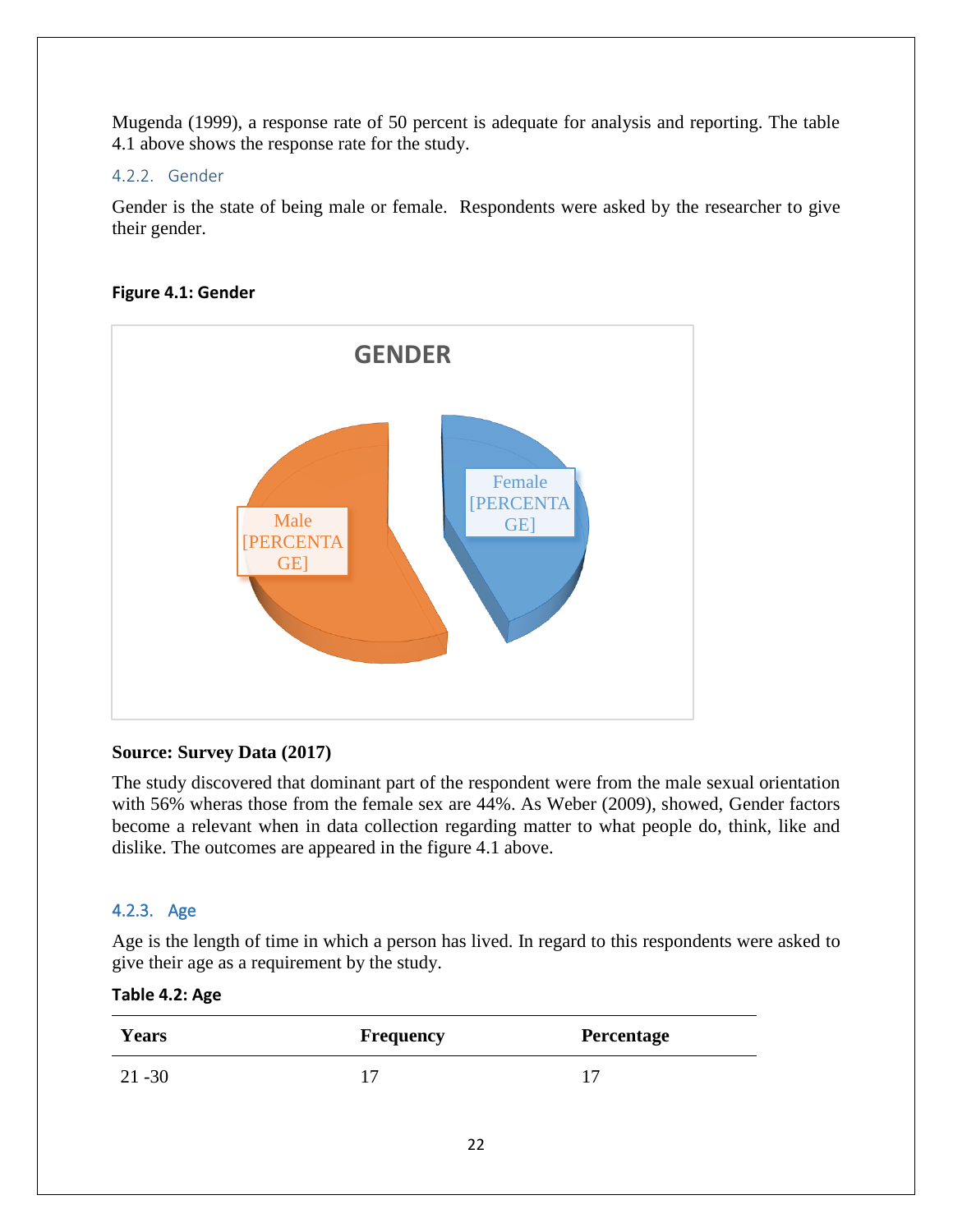| <b>Total</b> | <b>101</b> | <b>100</b> |
|--------------|------------|------------|
| 50 and above | 36         | 36         |
| $41 - 50$    | 27         | 27         |
| $31 - 40$    | 21         | 21         |

#### **Source: Survey Data (2017)**

The findings from the study indicates that, majority of the respondents are those who are aged betweeb 21 to 30 years with 36 %. in the second posotion was a category of respondents who aged between 31 to 40 years with 27%. In the third position was a group of those who aged between 41 to 50 with 21%. Lastly in the foouth position was a group of respondents who aged over 50 years with 17%. This implies that the respondents are leaving the company as they get older probably to get into other businesses. This suggests the respondents are leaving the organization as they get more established most likely to get into different organizations.

The results are shown in the Table 4.2 above.

#### 4.2.4. Acadamic Background

Academic background is the experience one has acquired in a certain field as a scholar, researcher, a scientist just to mention a few. In this paper respondents were being asked by the researcher to give their history in terms of the academic experience.





## **Source: Survey Data (2017)**

The study found out that generally people who have been questioned were elites. Majority of these are master's degree graduates with 60.2%. This category is followed by those who managed to attain the PHD"s degree with 19.4%. In the third position was a group of those who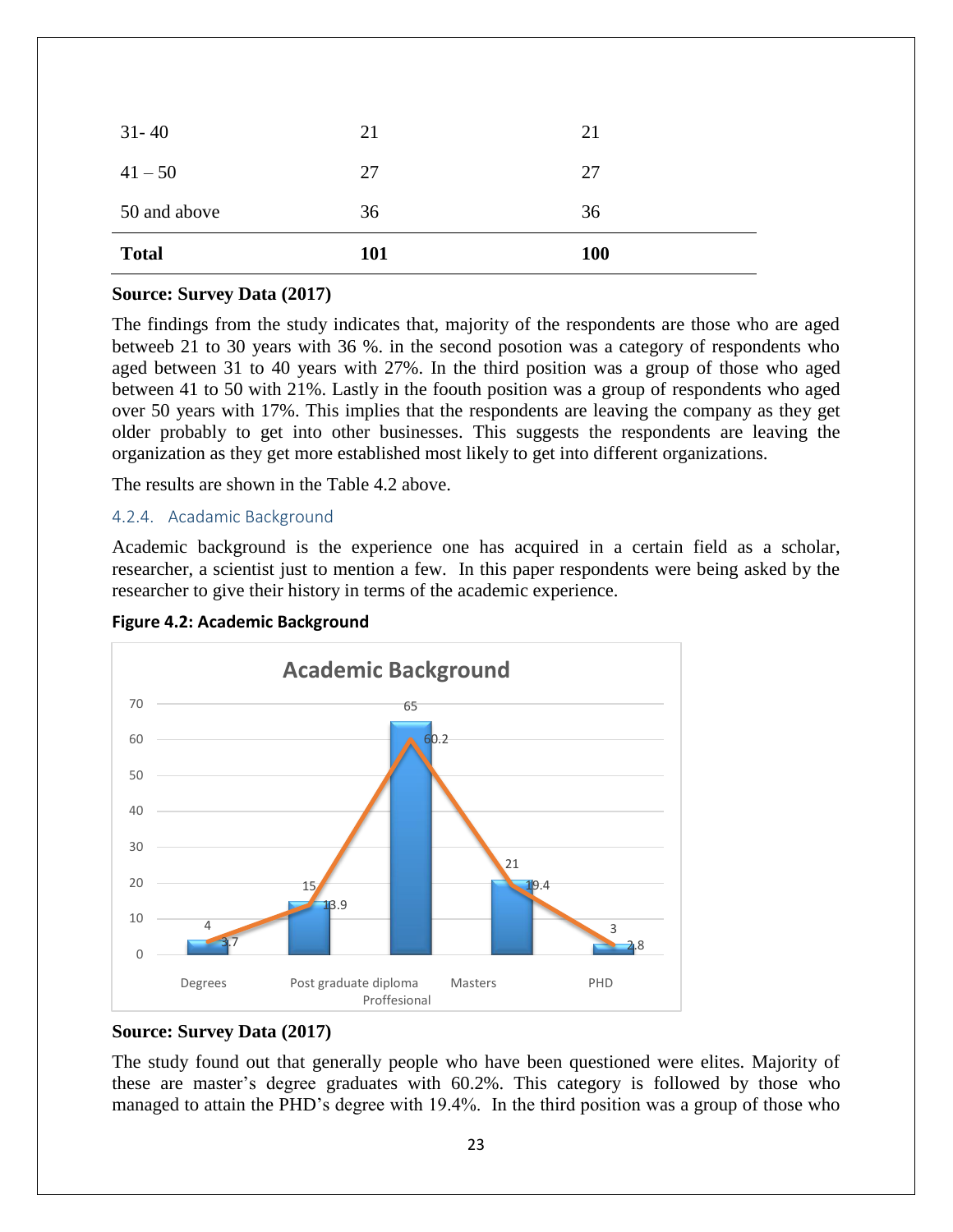managed to attain a post graduate diploma certificate with 13.9% whereas those who have attained the degree alone level followed with 3.7%. Lastly on 2.8% of the respondents have managed the professional certification only. This implies that majority of the employees are recruited immediately after their second graduation while a few with master's degree are also considered probably due to the expertise they have attained. This tallies with, UNESCO (2000b) points out that the success of ICT in teaching and learning process in higher education shall base on the degree with which a person has access ICT facilities. The results have been presented in the figure 4.2 above.

#### SUMMARY, CONCLUSION AND RECOMMENDATIONS

#### 5.1. Introduction

This chapter presents a summary of the study findings, conclusions and recommendations. It also makes suggestions for further research. The findings are summarized in line with the objectives of the study which was to investigate Management Commitment, Organization Culture, Coordination of Activities and Communication for organizations performance of MOIED.

#### 5.2. Summary of Findings

This study is an attempt to investigate strategy implementation practices and performance in public service sector; a case study of MOIED. Findings was reviewed, analyzed and conclusions drawn on the research objectives; Management Commitment, Organization Culture, Coordination of Activities and Communication. Below is summary of findings.

## 5.2.1. Organization Culture on the Performance of MOIED

The first objective of the study was to determine the effect of Organization Culture on the performance of MOIED. The study found out that, respondents agreed with high extent that the organization culture ensure effective deployment of strategy implementation and assist organizations to run efficiently with a mean score of 4.25. The culture provision and implementation services ensure effective deployment of strategy and assist organizations to run efficiently.

#### 5.2.2. Communication on the Performance of MOIED

The second objective was to establish the effect of Communication on the performance of MOIED. The finding from the results shows that, communication is highly adhered to at MOIED with a mean score of 4.85, hence this implies that communication affect organization performance when implementing a strategy.

## 5.2.3. Management Commitment on the Performance of MOIED

The third objective was to assess Management Commitment on the performance of MOIED. The findings indicate that, the company has a well-structured organization structure and personnel with a mean score of 4.25. Second in table is the issues on management directed substantial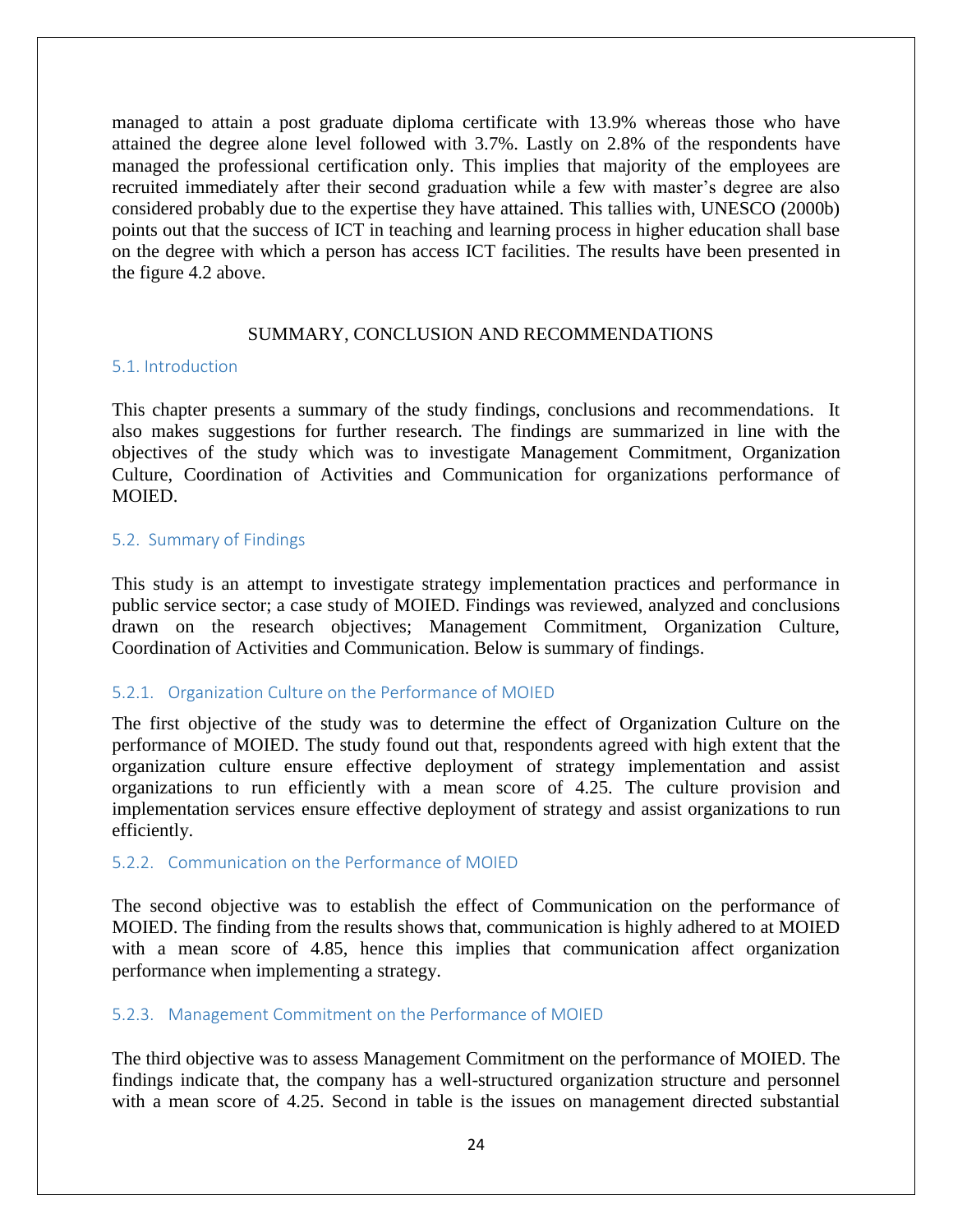resources" allocation towards strategy implementation and effective assessment, improvement across multiple process disciplines in an organization both with a mean score of 4.12. Respondents agreed to some extents MOIED have requisite monitoring and evaluation personnel as well as in administrative positions with a mean score of 3.87. Furthermore, efficient effective assessment and improvement across multiple process disciplines in MOIED was observed to be practiced.

## 5.2.4. Coordination of activities on the Performance of MOIED

The fourth objective was to evaluate coordination of activities on the performance of MOIED. The study found out that, respondents agree to some extent on activity coordination describe a success in delivery time at your organization with 3.87 mean score. Organizations tend to rely heavily on coordination in order to develop and grow their businesses. Coordination improves distance and time constraint in accessing required information flows. Well-coordinated activities, reduces the cost of production as knowledge is produced, transmitted, accessed and shared at the minimum cost.

## 5.3. Conclusion

#### 5.3.1 Management Commitment

Based on the findings the study concluded that management commitment influenced the performance of MOIED in Kenya. Overall the management commitment influenced the performance of the MOIED.

#### 5.3.2 Organization Culture

The study concluded that organization culture influenced the performance of MOIED in Kenya. This was supported by both the univariate and the multivariate regression analysis which revealed that organization culture only influenced the performance of the MOIED in Kenya.

#### 5.3.3 Communication

Based on the findings the study concluded that communication influenced the performance of MOIED in Kenya. This was supported by the univariate regression results which showed that communication influenced the performance of the MOIED in Kenya. This was also supported by the multivariate regression results which revealed that communication influenced the both performance of the MOIED.

## 5.3.4 Coordination of Activities

The study concluded that coordination of activities influenced the performance of MOIED in Kenya. This can be explained by the univariate regression results showed that coordination of activities influenced the performance of the MOIED. This was also supported by the multivariate regression results which revealed that coordination of activities influenced performance of the MOIED. Recommendations

The study recommends on the following: The study recommends that organization should invest organization culture thus improving on their performance. The organization should initiation; design, organization, management, provision, support and improvement of services tailored to the needs of organization are addressed.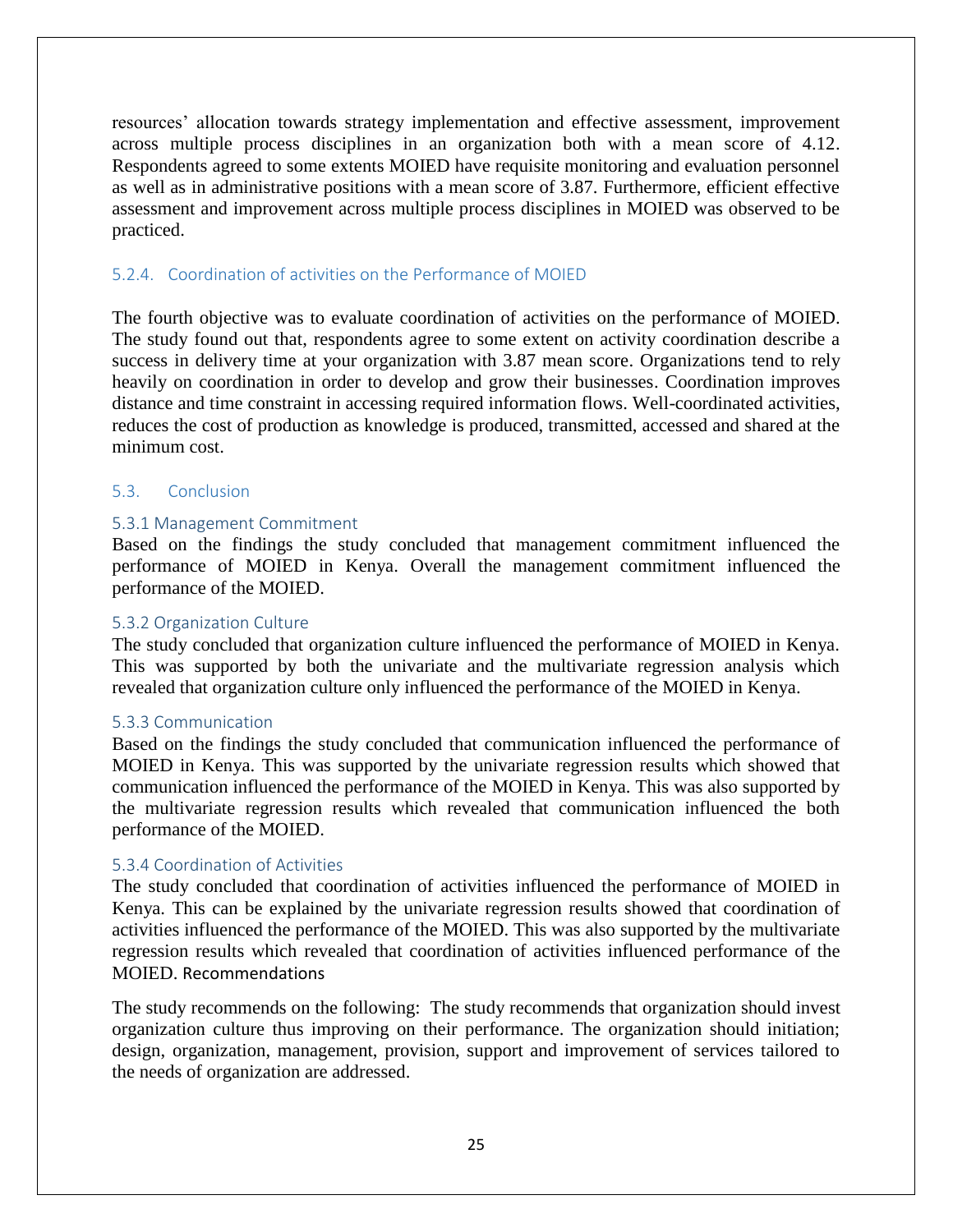Organization should improve on Communication which intern improves performance. Their major role in networking and communication as firms should use these technologies to facilitate communication among employees and reduce co-ordination costs.

In matters management commitment, appoint and train teams in monitoring and evaluation. The management should also have steering and functional teams. Also it is recommended to make the head of monitoring and evaluation a member of strategic level management to guide MOIED decisions from a performance approach. Management plays a crucial role in the present knowledge based economy hence, organizations tend to rely heavily on Management in order to develop and grow their businesses. MOIED should be interested in improving activity coordination especially in matters delivery in the public sector.

#### 5.4. Recommendations for Further Research

Further research is necessary as the findings were based on a relatively small sample that may have influenced the nature of results that were obtained. There is need to expand on the sample size and carry out similar research in other public service sector organization. Further research focusing on monitoring and evaluation is recommended.

This study was a descriptive study to learn about a few selected practices of strategy implementation for organizations performance. There are a number of issues such as legal, regulatory and interventions from the MOIED. A detailed study should take a more comprehensive approach considering a wide range of areas of strategy implementation for organizations performance.

#### **REFERENCES**

- Aaltonen, P., Ikåvalko, H. (2002). *Implementing strategies successfully,Integrated Manufacturing Systems Journal*, Oxford Press, London.
- Alexander, L.D (2003). *Strategy practices and performance: nature of the problem, International Review of Strategic Management Journal*, Sage Publications, London.
- Balogun, J., Johnson, G. (2004). *Organizational restructuring and middle manager sense making*, Academy of Management Journal, London
- Barney, J. B. (2003). *Firm Resources and Competitive Advantage,*Journal of Management, 17(1) 99-120
- Bartlett, C.A., Goshal, S. (2006). *Release the entrepreneurial hostages from your corporate hierarchy, Strategy Leadership Journal*, Vol. 24 McGraw-Hill: New York
- Beer, M, and Eisenstat, R (2000). *The silent killers of strategy practices and performance and learning*, Sloan Management Review Journal, Vol. 41 No.4, pp.29-40.
- Bett, F., (2011). Trade Mark Southern Africa, "China defends race for road contracts in Kenya.
- Bourgeois, L.J., and Brodwin, D.R. (2001). *"Strategic performance: five approaches to an elusive phenomenon"*, Strategic Management Journal, Vol. 5 pp.241-64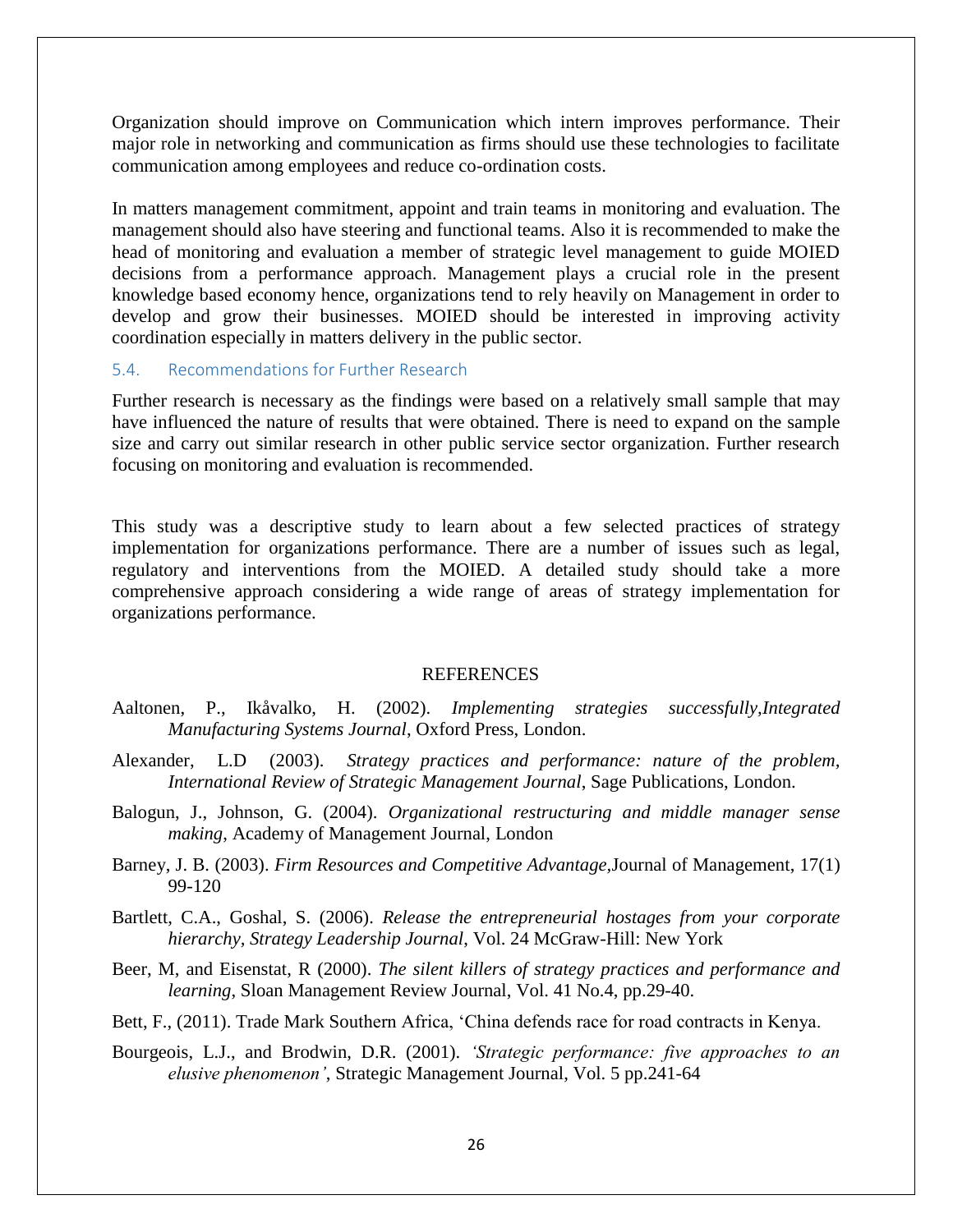- Chakravarthy, B.S., White, R.E. (2001). *Strategy process: forming, implementing and changing strategies*, in Pettigrew, A., Thomas, H., Whittington, R. (Eds),Handbook of Strategy and Management, Sage Publications, London,
- Chebat, J. C. (2006). *Introduction: special issue on strategy practices and performance and assessment research–research on performance deserves as much attention as strategy formulation*, Journal of Business Research, 45(2), 107-10.
- Cooper, D.R and Schindler, P.S. (2003). *Business Research Methods* (8th edn), McGraw-Hill: New York
- Crittenden, J. and Crilfenden, W. (2000). *Toward a System for Classifying Business Strategies*, Academy of Management Review, Vol. 13 pp.413-28
- Das, T. K., & B. S. Teng (2000). "*A Resource-Based Theory of Strategic Alliances,*"
- Journal of Management, Vol. 26, No.1, pp.31-61.
- DeWit B. and Meyer O. (2004). *How to improve strategic planning, and Management:*The McKinsey Quarterly review, number 3, p. 40 – 48
- Dierickx, I., & K. Cool (2009)."*Asset Stock Accumulation and Sustainability of Competitive Advantage,*" Management Science Journal, Vol. 35, No.12, pp.1504-11.
- Eisenstat, R. (2003). *Implementing strategy: developing a partnership for change*, Planning Review Journal, Vol. 21 No.5, pp.33-6
- Fiegener, M.K. (2005). *Determinants of board participation in the strategic decisions of small corporations*, Entrepreneurship Theory and Practice, No. September, pp.627-50.
- Hoffer, C. W., & D. Schendel (2006). *Strategy Formation: Analytical Concepts.* St. Paul, MN: West press.
- Kaplan, R.S. & Norton, D. P., (2001). *The Strategy Focused Organisation: How Balanced Scorecard Companies Thrive in the New Business Environment*. Boston, MA: Harvard Business School Press.
- Kothari, C. R. (2004). *Research Methodology*: *Methods and Techniques*. New Delhi: Wiley.
- Lares-Mankki, L (2006). *Strategy practices and performance Bottlenecks: Identification, Analysis and Removal*, Lappeenranta University of Technology, Lappeenranta.
- Likert, R. (2003). A technique for the measurement of attitudes. *Archives of Psychology*. New York: Columbia University Press.
- Marginson, D.E.W. (2002). "*Management control systems and their effects on strategy formation at middle management levels: evidence from a UK organization"*, Strategic Management Journal, Vol. 23 pp.1019
- Martin, R. L. (2010). *The Execution Trap: Drawing a line between strategy and execution almost guarantees failure*. Harvard Business Review.
- Miller, D. (2002), "*Successful change leaders: what makes them? What do they do that is different?*" Journal of Change Management, Vol. 2 No.4, pp.359-68